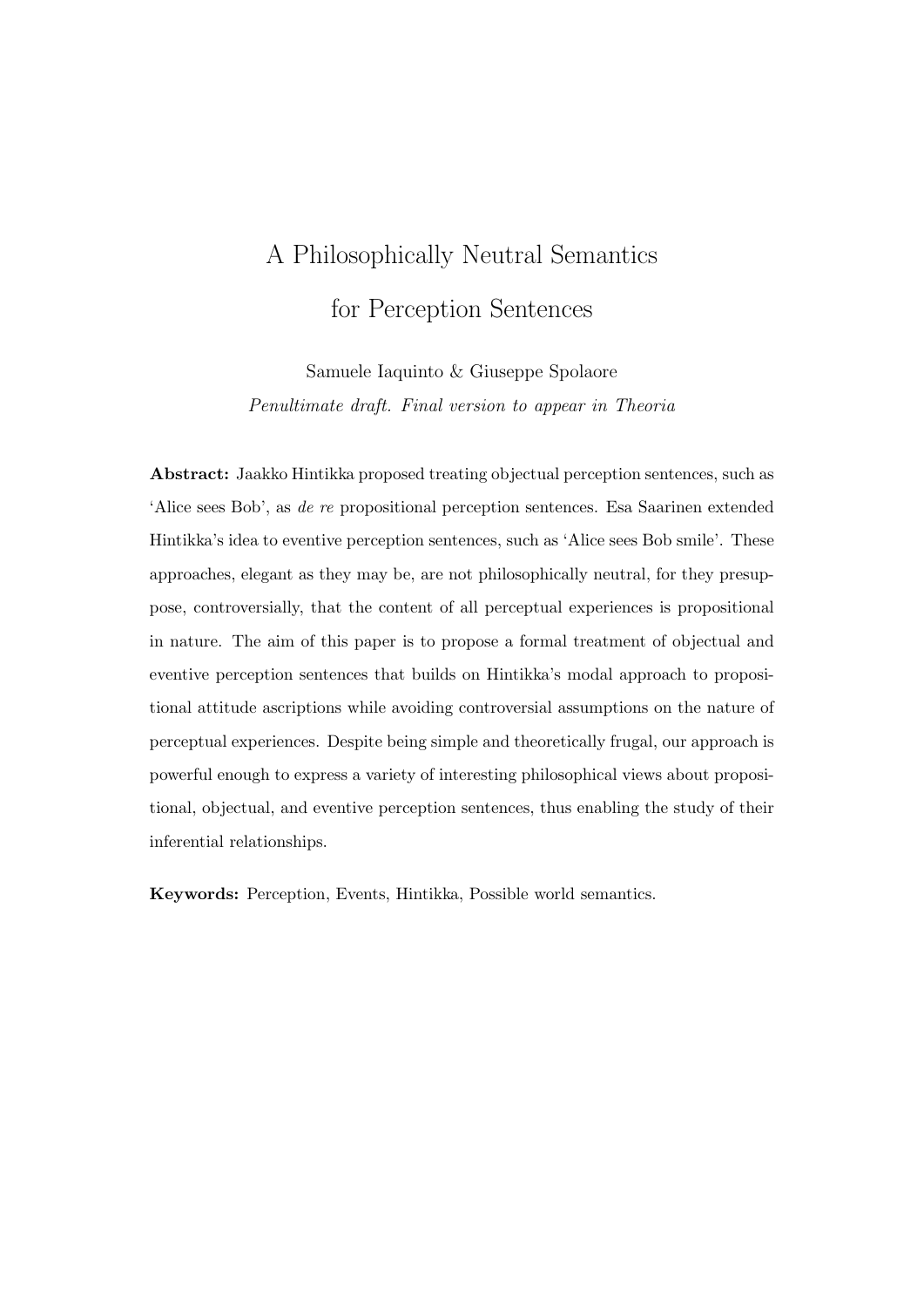# 1 Introduction

The following are examples of perception sentences of different syntactic types:

- <span id="page-1-1"></span>(1) Alice sees Bob;
- <span id="page-1-2"></span>(2) Alice sees Bob smile;
- (3) Alice sees that Bob is smiling.

Sentences of the first kind, which we call objectual perception sentences, usually involve a perceptual verb like 'see', 'hear', 'smell', 'taste', or the more general 'perceive', followed by a noun phrase. Sentences of the second kind resort to the so called naked infinitives, to attribute a perceptual experience involving events, like the event of Bob smiling. We will call these *eventive* perception sentences. Finally, sentences of the third kind involve a perception verb followed by a that-clause and are naturally understood as propositional attitude ascriptions. Let us call these propositional perception sentences<sup>[1](#page-1-0)</sup>

[Hintikka](#page-21-0) [\(1969\)](#page-21-0) suggested dealing with propositional perception sentences in analogy with his [\(1962\)](#page-21-1) now standard treatment of knowledge ascriptions. Intuitively, just like a sentence of the form  $\alpha$  knows that  $\phi^{\dagger}$  is true if and only if  $\phi$  is true in every possible world compatible with all that  $\alpha$  knows, so a sentence of the form  $\alpha$  sees that  $\phi^{\dagger}$  is true if and only if  $\phi$  is true in every possible world compatible with all that  $\alpha$  sees [\(Hintikka 1969:](#page-21-0) 155).

In contrast, Hintikka did not offer any specific semantic treatment for objectual perception sentences. Rather, he held that they can be analysed as de re propositional perception sentences [\(1969:](#page-21-0) 160). For instance, in his mind, [\(1\)](#page-1-1) can be informally

<span id="page-1-0"></span><sup>&</sup>lt;sup>1</sup>In ordinary language, there are propositional perception sentences, like 'I see that Trump has been lying again', where the content of the that-clause is not – strictly speaking – a *perceptual* content. For reasons of simplicity, here we shall leave this topic aside. Some readers might think that the content of every that-clause in the complement of perceptual verbs bears at most an indirect relation to the perception reported, or they might even think that the content of perception is always non-conceptual, and hence, it is never the sort of thing that is expressed in a that-clause at all. We think that these readers might find our proposal especially interesting, for our view is consistent with regarding objectual and eventive perception sentences as logically independent of propositional perception sentences.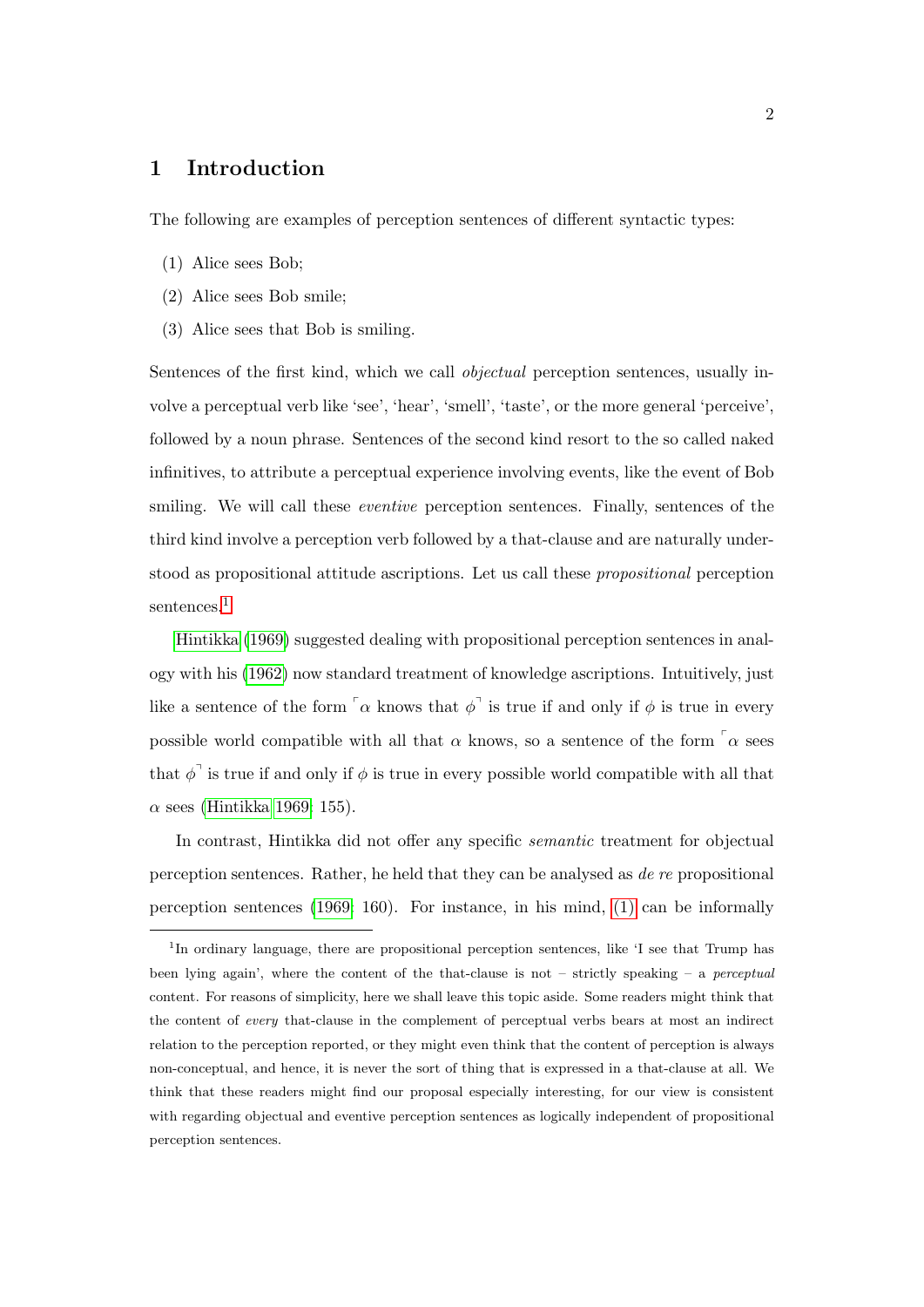rephrased as:

(1')  $\exists x$  Alice sees that  $x = Bob$ .

Esa Saarinen [\(1983:](#page-22-0) 119) proposed extending Hintikka's paraphrase strategy to eventive perception sentences.[2](#page-2-0) In Saarinen's view, a sentence like [\(2\)](#page-1-2) is to be paraphrased as:

<span id="page-2-1"></span>(2') ∃e (e = [Bob smiles] ∧ Alice sees that e takes place),

where the term '[Bob smiles]' refers to the event of Bob smiling.

Hintikka's and Saarinen's paraphrase strategies, elegant as they may be, are not philosophically neutral, for they presuppose that ascriptions of perceptual experiences are all reducible to sentences that only involve propositional perception operators. In turn, this presupposition is acceptable only to those who regard the content of all perceptual experiences as reducible to some kind of propositional content. Philosophically speaking, however, the view that the content of perceptual experiences is ultimately propositional in nature is highly controversial, and it has been recently questioned, among others, by Tim [Crane](#page-20-0) [\(2009\)](#page-20-0), Tyler [Burge](#page-20-1) [\(2010\)](#page-20-1), Christopher [Gauker](#page-21-2) [\(2012\)](#page-21-2), and Bencey [Nanay](#page-22-1) [\(2013\)](#page-22-1). In Nanay's words:

We have no reason to believe that all mental representations are linguistically or propositionally structured . . . Some (but not all) mental states have content. Some of these (but not all of them) have propositional content. But perceptual states don't. [\(2013:](#page-22-1) 37)

In our mind, lack of philosophical neutrality is a serious problem for Hintikka's and Saarinen's paraphrase strategies. The nature of perceptual content is an extremely delicate issue, with deep ramifications in epistemology and the philosophy of mind, and it is not up to formal semanticists to settle it. What is reasonable to expect from formal semanticists in this area is, rather, that they devise general linguistic and

<span id="page-2-0"></span><sup>2</sup>The extension of Hintikka's logic of perception to sentences involving events was first proposed by [Niiniluoto 1982,](#page-22-2) and then elaborated in detail by [Saarinen](#page-22-0) [\(1983\)](#page-22-0).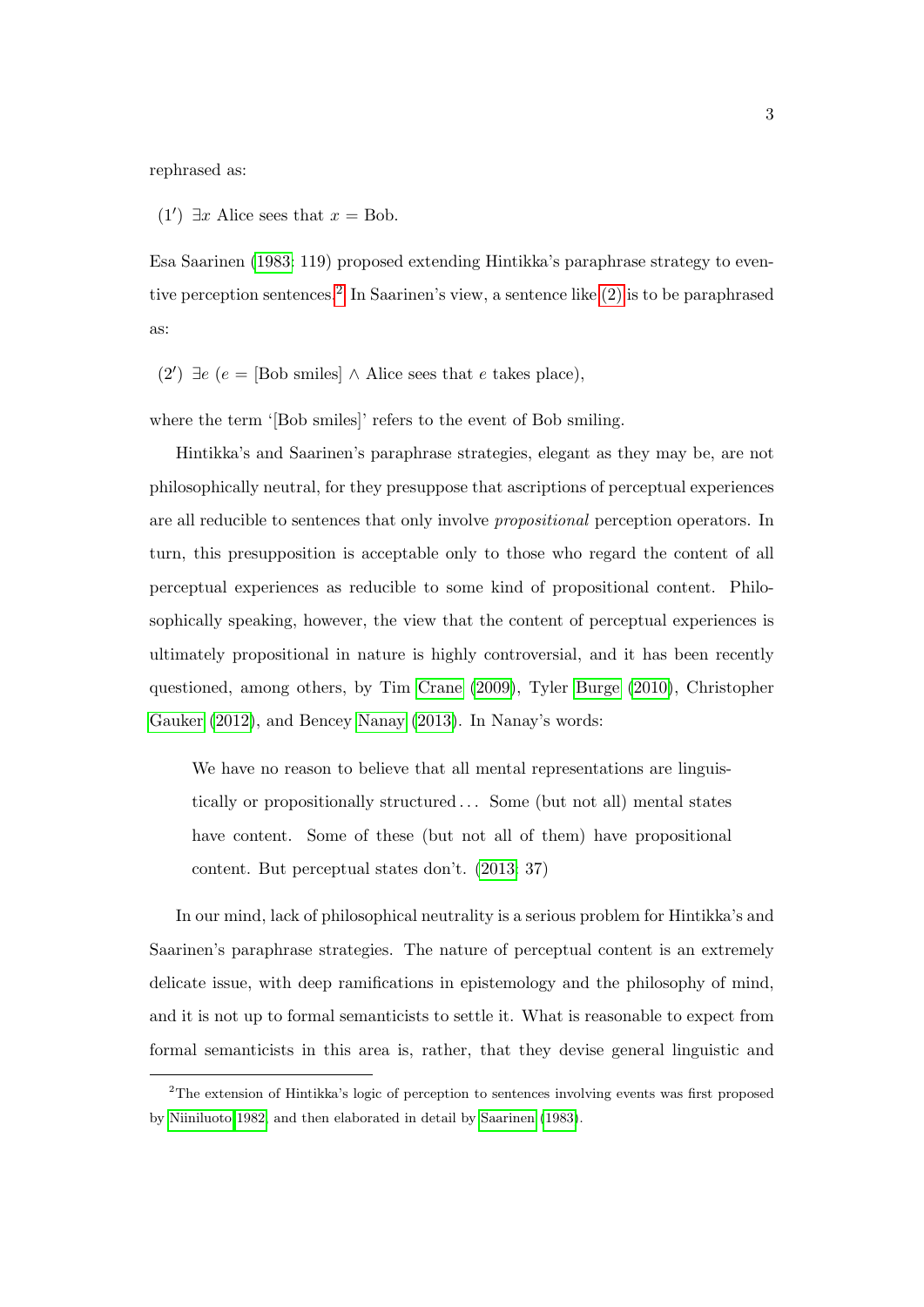inferential frameworks within which alternative conceptions of perceptual content can be expressed and compared and their consequences studied.

In this paper, we provide a framework of this type. More specifically, we propose a formal treatment of objectual and eventive perception sentences that builds on Hintikka's modal approach to propositional attitude ascriptions while remaining neutral on the relationships between perceptual and propositional content. Crucially, in contrast to Hintikka's and Saarinen's paraphrase treatments, we take objectual and eventive perception statements at face value, making no assumption as to whether they can be analysed in terms of propositional perception sentences. On the other hand, in contrast to 'naive' approaches [\(Vlach 1983\)](#page-23-0), which equate objectual and eventive perception with extensional relations between agents and objects/events (see, e.g., [Higginbotham 1983\)](#page-21-3), our proposal allows one to retain a considerable semantic uniformity in the analysis of propositional and eventive/objectual perception sentences, by letting the complement of perception verbs always correspond to a class of worlds suitably related to the world of evaluation.<sup>[3](#page-3-0)</sup> This uniformity makes it very easy to assess the semantic consequences of a variety of principles concerning the relation between propositional, objectual, and eventive perception sentences. As a result, and as we shall see in detail, our framework is especially well suited for thoroughly studying the inferential import of different philosophical views on perception.

We would like to stress, once again, that the focus of the paper is the exploration of a frugal, philosophically neutral logic of perception. We believe that a number of remarkable points on the topic can be brought to the attention of the reader by only resorting to minimal semantic resources. So before presenting the details of our

<span id="page-3-0"></span><sup>&</sup>lt;sup>3</sup>This feature of our account might trigger an objection. By letting the complement of perception verbs always correspond to sets of worlds, so the objection goes, we entail that perception is always directed towards propositions (qua sets of worlds). Thus, our semantics is not neutral as to whether the content of perceptual states is propositional in nature, contrary to what we claim. We think that the objection is misguided. The fact that a semantic theory assigns a certain kind of value to a given expression need not (and generally is not taken to) imply that the mundane denotatum of the expression belongs to that kind. For instance, in [Montague'](#page-22-3)s [\(1970\)](#page-22-3) classic semantics, proper names like 'Jack' denote sets of properties, but very few philosophers would take this semantic view to entail that Jack is a set.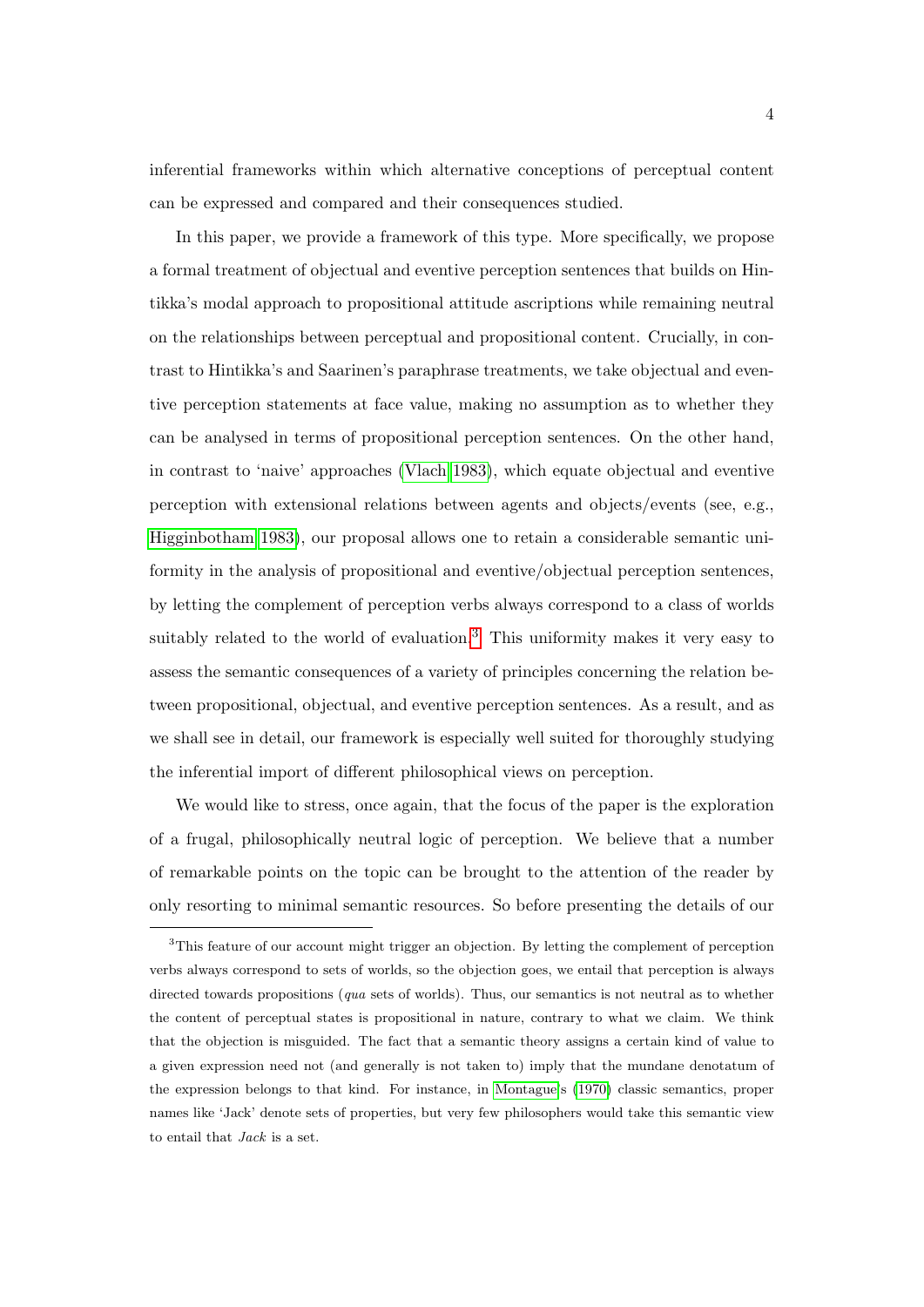proposal, it is important to underline that our aim is not to offer a full-fledged formal semantics, comparable in complexity to the quite sophisticated approaches available in the logic and linguistic literature on naked infinitives, perception reports, and related constructions (see, e.g., [Barwise 1981,](#page-20-2) [Higginbotham 1983,](#page-21-3) [1999,](#page-21-4) [Asher & Bonevac](#page-20-3) [1985,](#page-20-3) [Neale 1988,](#page-22-4) [Aloni 2001,](#page-19-0) [Zucchi 2015,](#page-23-1) [Abusch & Rooth 2017\)](#page-19-1). Rather, our goal is to elaborate on Hintikka's approach to knowledge and perception – a well-established landmark in philosophical logic – while keeping the resulting semantics as simple and philosophically neutral as possible. The reader may also think of our proposal as a formal toolkit for helping philosophers gain a better grasp on the inferential relations between different views on perception.

# 2 Hintikka on knowledge

As mentioned above, [Hintikka](#page-21-0) [\(1969\)](#page-21-0) suggested dealing with propositional perception sentences in analogy with his [\(1962\)](#page-21-1) treatment of knowledge ascriptions. Before discussing perception, let us recall his approach to knowledge.

Let  $\mathcal L$  be a standard propositional language enriched with a knowledge operator K. (Throughout the current paper, for the sake of readability, we use formal expressions autonymously, viz., without resorting to quotation devices.) The formulae of  $\mathcal L$  are defined recursively as follows: propositional letters  $Q, R, \ldots$  are formulae; if  $\phi$  is a formula, then its negation  $\neg \phi$  is a formula; if  $\phi$  and  $\psi$  are formulae, then their conjunction  $\phi \wedge \psi$  is a formula; if  $\phi$  is a formula, then K $\phi$  is a formula; nothing else is a formula. Other Boolean connectives are defined as usual.  $K\phi$  is the formal counterpart of a knowledge ascription of the form  $\ulcorner$  A certain agent  $\alpha$  knows that  $\phi$ <sup> $\urcorner$ </sup> (or <sup> $\lceil$ </sup>It is known that  $\phi$ <sup> $\lceil$ </sup> if the identity of  $\alpha$  is deemed irrelevant).

Formulae are evaluated on Kripke models  $\mathfrak{M} = (W, R, \sigma)$ , where W is a non-empty set of possible worlds, R is a binary reflexive relation on W, and  $\sigma$  is a function that maps each letter to a subset of W. If w and v are worlds in W, then  $w R v$  entails, intuitively, that v is compatible with what the agent  $\alpha$  knows in w.

We let  $\llbracket \phi \rrbracket_{\mathfrak{M}}$  indicate the *intension* of a formula  $\phi$  in model  $\mathfrak{M}$ . Intuitively,  $\llbracket \phi \rrbracket_{\mathfrak{M}}$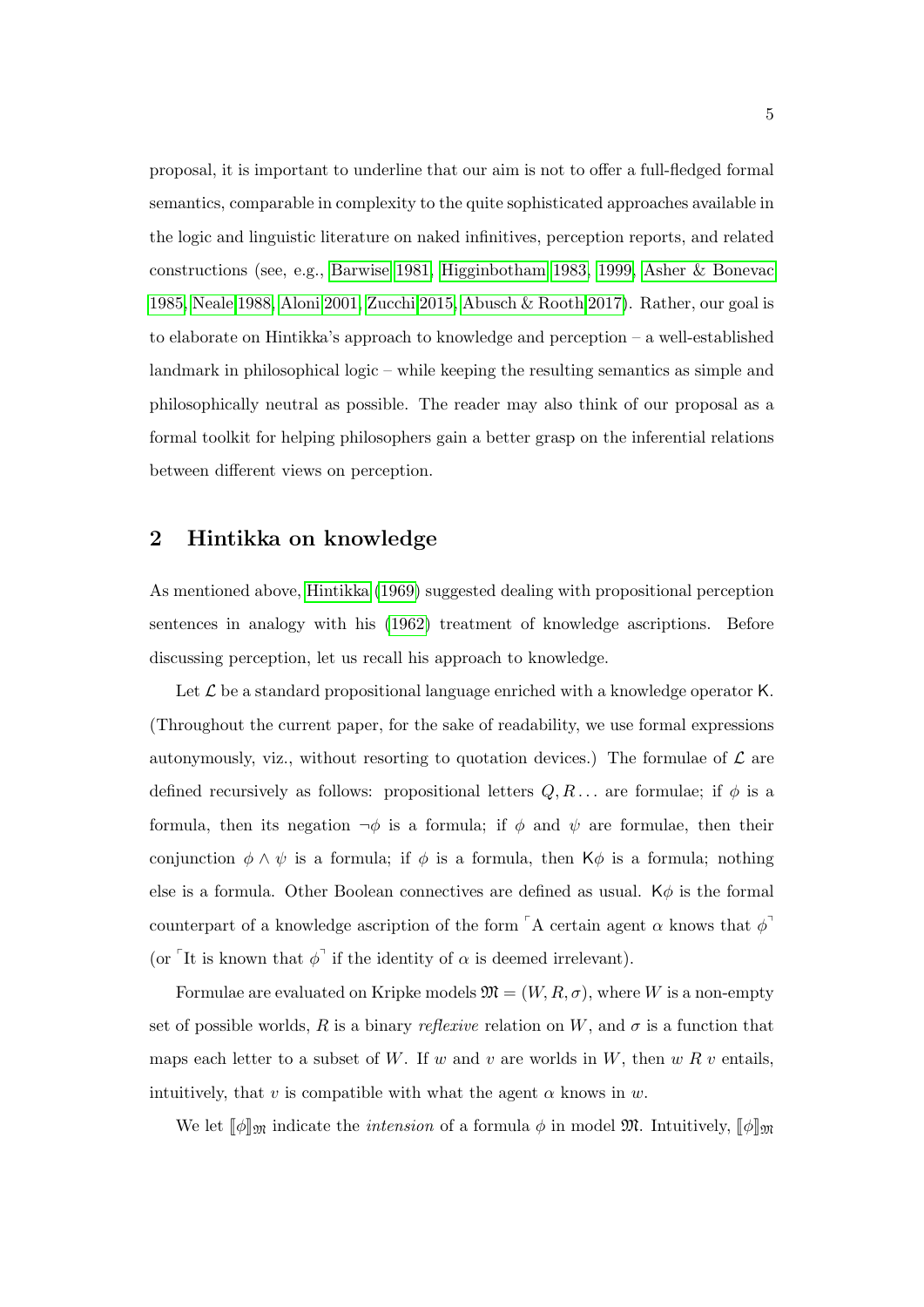is the set of worlds where  $\phi$  is true in M. The notion of truth of a formula  $\phi$  in a world w in a model  $\mathfrak{M}$ , in symbols  $w \in [\![\phi]\!]_{\mathfrak{M}}$ , is defined as follows:

- <span id="page-5-1"></span>(i) For propositional letters  $Q, w \in [Q]_{\mathfrak{M}}$  if and only if  $w \in \sigma(Q)$ ;
- <span id="page-5-2"></span>(ii)  $w \in [\![\neg \phi]\!]_{\mathfrak{M}}$  if and only if it is not the case that  $w \in [\![\phi]\!]_{\mathfrak{M}}$ ;
- (iii)  $w \in [\![\phi \wedge \psi ]\!]_{\mathfrak{M}}$  if and only if  $w \in [\![\phi ]\!]_{\mathfrak{M}}$  and  $w \in [\![\psi ]\!]_{\mathfrak{M}}$ ;
- <span id="page-5-0"></span>(iv)  $w \in [\mathsf{K}\phi]_{\mathfrak{M}}$  if and only if  $v \in [\![\phi]\!]_{\mathfrak{M}}$  for all  $v \in W$  such that  $w R v$ .

Intuitively, clause [\(iv\)](#page-5-0) says that  $\alpha$  knows that  $\phi$  in w if and only if  $\phi$  is true in all the worlds compatible with what  $\alpha$  knows in w. It is usual to assume that only true propositions can be objects of knowledge, that is to say, that knowledge is factive. This is the reason why reflexivity is imposed on the accessibility relation  $R$ , thus ensuring that the world  $w$  is always included within the worlds compatible with what  $\alpha$  knows in w. As a result, the following principle, which expresses the factivity of knowledge, is valid:

$$
(A) \quad K\phi \to \phi.
$$

## 3 Hintikka on propositional perception

We have just seen that in Hintikka's treatment of knowledge ascriptions, a cognitive agent  $\alpha$  in w is associated with a set of possible worlds representing all the different ways reality could be, compatibly with  $\alpha$ 's propositional knowledge in w. These worlds are called *epistemic alternatives* to w. Hintikka suggested dealing with propositional perception in a strictly analogous way by associating a perceiving agent  $\alpha$  in  $w$  with a set of possible worlds representing all the different ways reality could be, compatibly with  $\alpha$ 's propositional perceptions in w [\(Hintikka 1969:](#page-21-0) 155). Let us call these worlds propositional perceptual alternatives to w.

The language  $\mathcal{L}'$  is identical with  $\mathcal{L}$ , except that the place of K is taken by a perception operator P. Intuitively, P is the formal counterpart of 'perceive' (or, interchangeably, of more specific verbs like 'see', 'hear' . . . ; see [Hintikka 1969:](#page-21-0) 156). Accordingly, P $\phi$  corresponds to sentences of form  $\sigma$  perceives (see, hear ...) that  $\phi$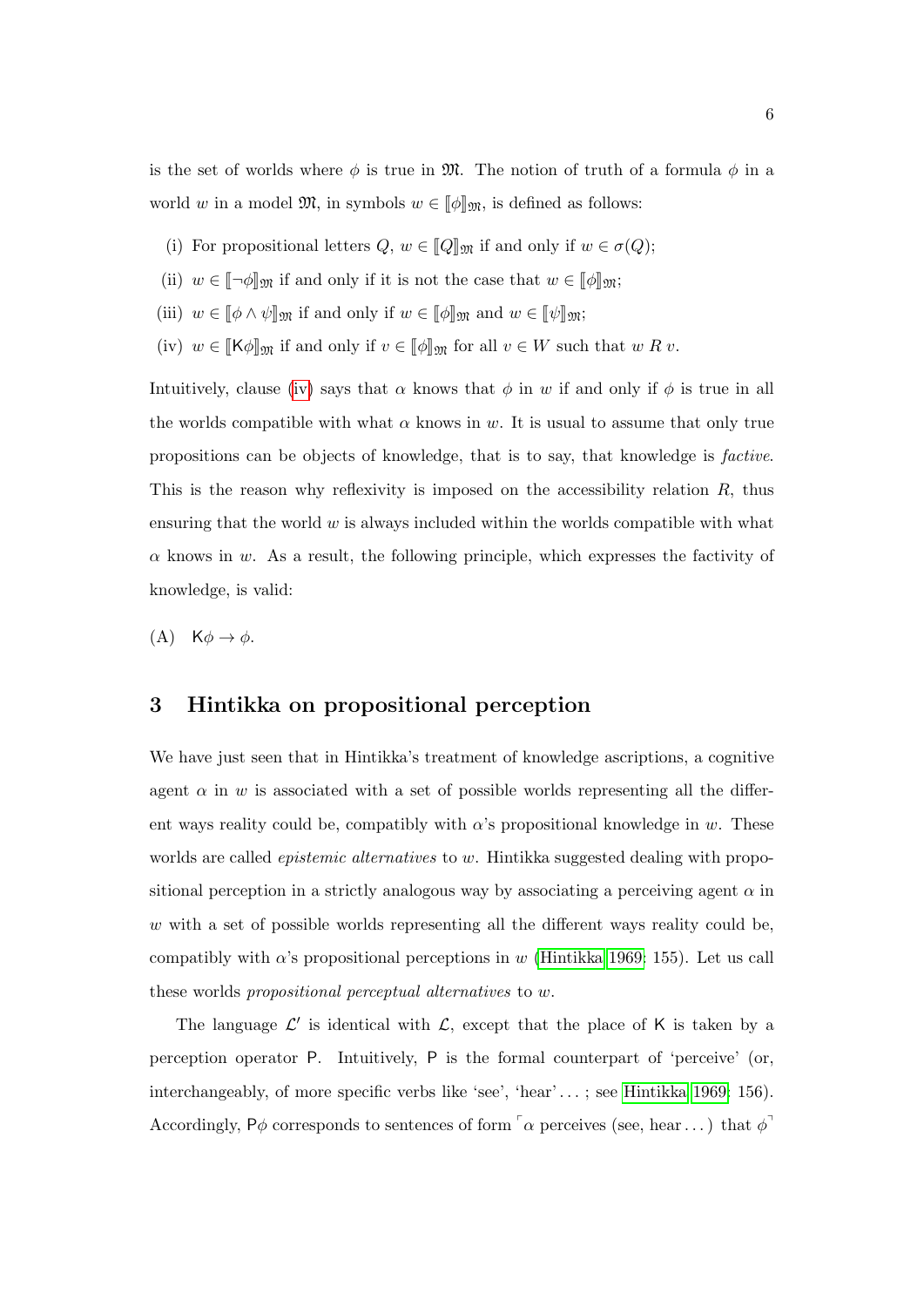or, if you prefer, <sup>"</sup>It is perceived (seen, heard ...) that  $\phi$ <sup>"</sup>.

We let a Kripke model  $\mathfrak{M}'$  be a triple  $(W, R_P, \sigma)$ , where W and  $\sigma$  are as above, and  $R_P$  is a binary relation on  $W$  that, intuitively, connects each world with its propositional perceptual alternatives. Truth in a world in a model  $\mathfrak{M}'$  is defined as follows:

<span id="page-6-0"></span> $(i')$ – $(iii')$  similar to clauses  $(i)$ – $(iii)$  above;

<span id="page-6-1"></span>(iv')  $w \in [\![P\phi]\!]_{\mathfrak{M}'}$  if and only if  $v \in [\![\phi]\!]_{\mathfrak{M}'}$  for all v such that  $w R_P v$ .

It is common to assume that propositional perception is factive (see, e.g., [Williamson](#page-23-2) [2000:](#page-23-2) 34). In the remainder of the current paper, we shall stick to this assumption and require that  $R_P$  be reflexive, so ensuring that no one can perceive (see, hear ...) that  $\phi$  in w if it is not the case that  $\phi$  in w. As a result, the following principle, which expresses the factivity of propositional perception, turns out to be valid:

<span id="page-6-2"></span>(B)  $P\phi \rightarrow \phi$ .

# 4 Semantics for objectual and eventive perception sentences

As mentioned above, Hintikka proposed extending his treatment of propositional perception sentences to objectual perception sentences by paraphrasing the latter in terms of the former. We will go in a different direction. Like Hintikka, in evaluating all kinds of perception sentences, we will resort to a set of possible worlds representing the alternative ways the world could be, compatibly with what a given agent perceives. However, unlike Hintikka, we will not reduce all perception sentences to (constructions over) propositional perception sentences.

We have seen (in great detail) how Hintikka suggested dealing with propositional perception in analogy with his treatment of knowledge. In Hintikka's mind, what changes when passing from one propositional attitude to the other is the relation of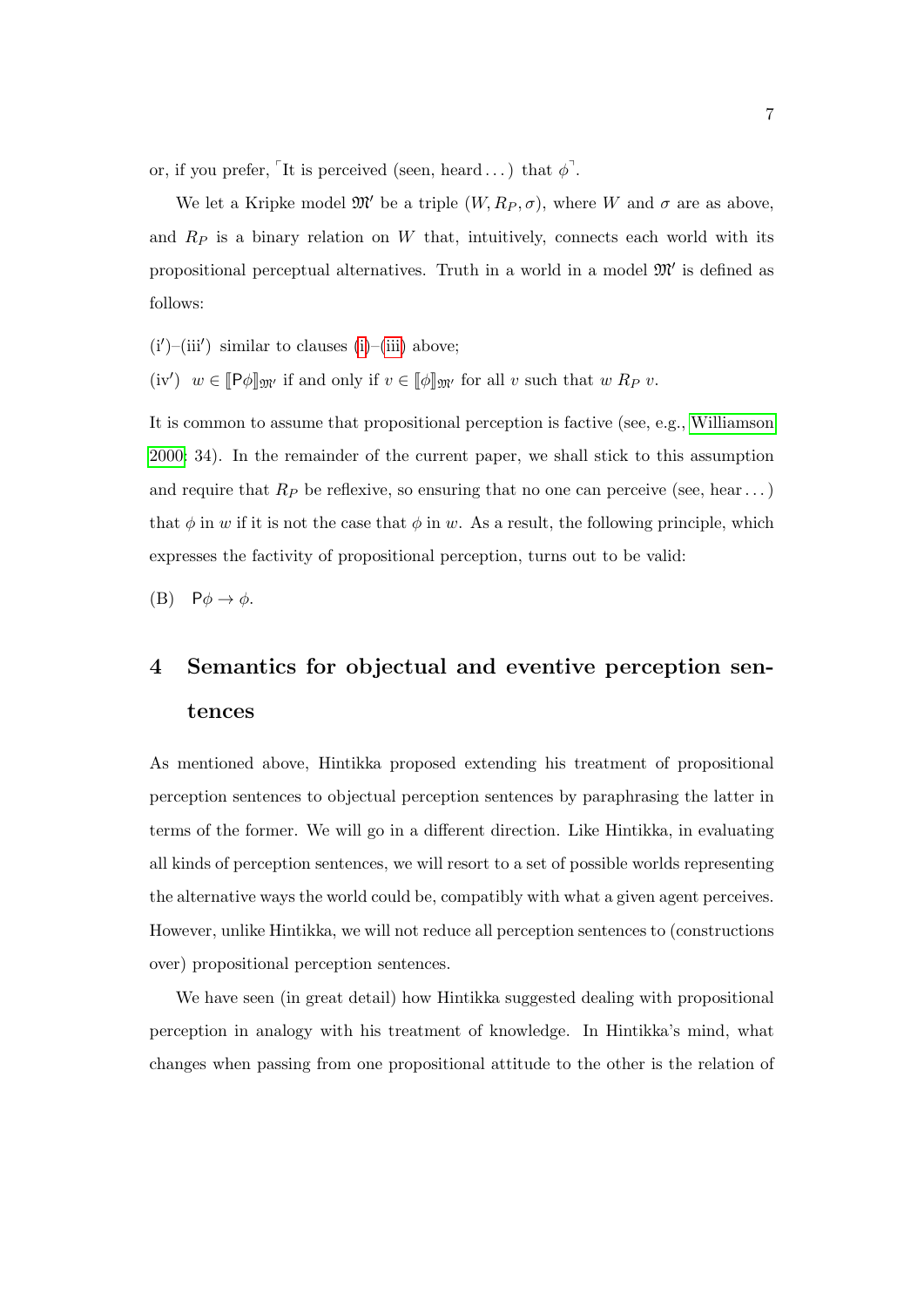compatibility at play. Sentences of form  $\sigma$  knows that  $\phi^{\dagger}$  are dealt with in terms of a relation of compatibility between worlds and the things that  $\alpha$  knows; sentences of form  $\lceil \alpha \rceil$  perceives that  $\phi^{\dagger}$ , in terms of a relation of compatibility between worlds and the things that  $\alpha$  propositionally perceives. We think that the analogy goes further than Hintikka envisaged. It is not just propositional perception that can be profitably dealt with by appealing to a suitable relation of compatibility. Also non-propositional perception can be. More specifically, objectual perception can be dealt with by appealing to a notion of compatibility between worlds and the things that the relevant agent objectually perceives. To make this idea work, we must distil a reasonable notion of compatibility between worlds and non-propositional objects of perception, which mimics Hintikka's notion of compatibility between worlds and propositions.[4](#page-7-0)

Now, when *propositional* objects of perception are at stake,<sup>[5](#page-7-1)</sup> compatibility relative to a world w (in Hintikka's sense) requires truth: w is compatible with the perception that  $\phi$  if and only if, in w, it is true that  $\phi$ . Our guiding thought is that when dealing with non-propositional targets, *truth* is to be replaced with *actuality*. More specifically, we take w to be compatible with a perceived object o if and only if, in  $w$ ,  $\alpha$  is actual. To say that an object  $\alpha$  is actual in a world w, in our sense, is tantamount to saying that *o* is *located* in *w* or, if you prefer, that *o* exists in  $w$ <sup>[6](#page-7-2)</sup>.

Here, we are treating actuality as a perspectival, world-relative feature. However, we do not attach any special philosophical significance to this choice. If you think that there exists an absolute, non-relative notion of actuality (see, e.g., [Bricker 2006\)](#page-20-4), you can treat actuality, in the sense relevant here, as a different, possibly derivative notion. Alternatively, in what follows, you can replace 'is actual' with 'is located',

<span id="page-7-0"></span><sup>&</sup>lt;sup>4</sup>See [\(Iaquinto & Spolaore 2019\)](#page-21-5) for a semantic analysis of ascriptions of knowledge of acquaintance based on a similar strategy.

<span id="page-7-1"></span> $5P$ lease do not understand this casual talk of 'propositional objects' as entailing a full-fledged ontological commitment towards semantic entities.

<span id="page-7-2"></span> ${}^{6}$ Here we are presupposing that, in some sense, objects can be identified across worlds. However, we take no definite stance as to how identity across worlds is cashed out from a philosophical viewpoint, and we rest content with the assumption that at least some objects/events are actual in more than one world.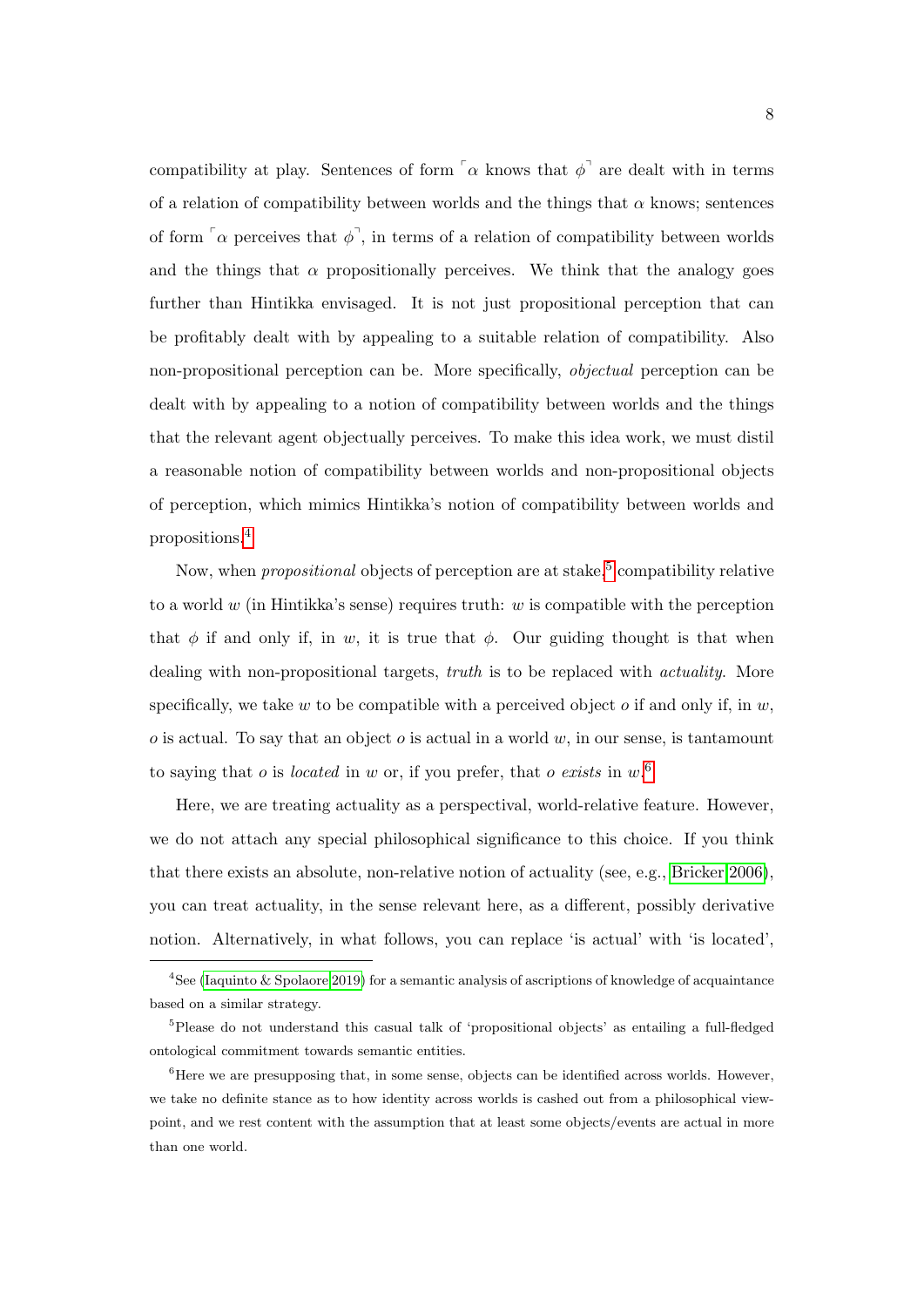or with 'exists', or what have you. All that we require is that actuality (locatedness, existence . . . ) be regarded as a possibly contingent feature, that is, as a feature that some object possesses in some worlds but not in all of them. Let us stress that for our purposes, actuality need not be taken as a property that only 'external', public entities can possess. Accordingly, our proposal can be made consistent with the view that perception is (primarily) directed towards private, phenomenal entities.[7](#page-8-0)

We have said that the notion of compatibility at play in objectual perception involves actuality. The same goes with eventive perception. We surmise that a world w is compatible with a perceived event  $e$  if and only if, in  $w, e$  is actual. To say that an event e is actual in w is to say that e is located in w or (in Saarinen's terminology) that it takes place in w. Again, we assume that actuality is a possibly contingent feature of events.

#### 4.1 Basic semantics

It is straightforward to turn the ideas outlined thus far into a formal semantics for perception sentences. In what follows, to make the analogy between our approach and Hintikka's treatment of propositional perception sentences clearer, we stick with a language  $\mathcal{L}_p$  that is as similar as possible to the above propositional language  $\mathcal{L}'$ .

Language  $\mathcal{L}_p$  includes a countable set  $\Omega$  of *objectual letters o, o'...* and a countable set  $\Delta$  of eventive letters e, f... Intuitively, the letters in  $\Omega$  correspond to objects (like Bob) and the letters in  $\Delta$  to events (like Bob smiling). In our informal moments, we shall also use these letters to indicate the corresponding object or event. For each objectual letter *o*,  $\mathcal{L}_p$  includes one or more *object-involving* eventive letters  $e_o, e'_o \dots$ Object-involving (eventive) letters are the formal counterparts of naked infinitive clauses like 'Bob smile' – intuitively, they correspond to events having the indicated object as participant.<sup>[8](#page-8-1)</sup> We collectively indicate objectual and eventive letters of  $\mathcal{L}_p$ 

<span id="page-8-0"></span><sup>7</sup>This is a common view among both sense data theorists (e.g., [Robinson 1994,](#page-22-5) [Jackson 1977,](#page-21-6) [Casullo 1987,](#page-20-5) [Garcia-Carpintero 2001,](#page-21-7) [O'Shaughnessy 2003\)](#page-22-6) and internalist representationalists (e.g., [Rey 1993,](#page-22-7) [1997,](#page-22-8) [1998\)](#page-22-9).

<span id="page-8-1"></span><sup>&</sup>lt;sup>8</sup>Nothing forbids further extending  $\mathcal{L}_p$  by adding object-involving eventive letters that correspond to relational naked infinitives such as 'Alice kiss Bob'. However, they have limited interest for our purposes, and we shall ignore them. In the next section, we shall define an extended language in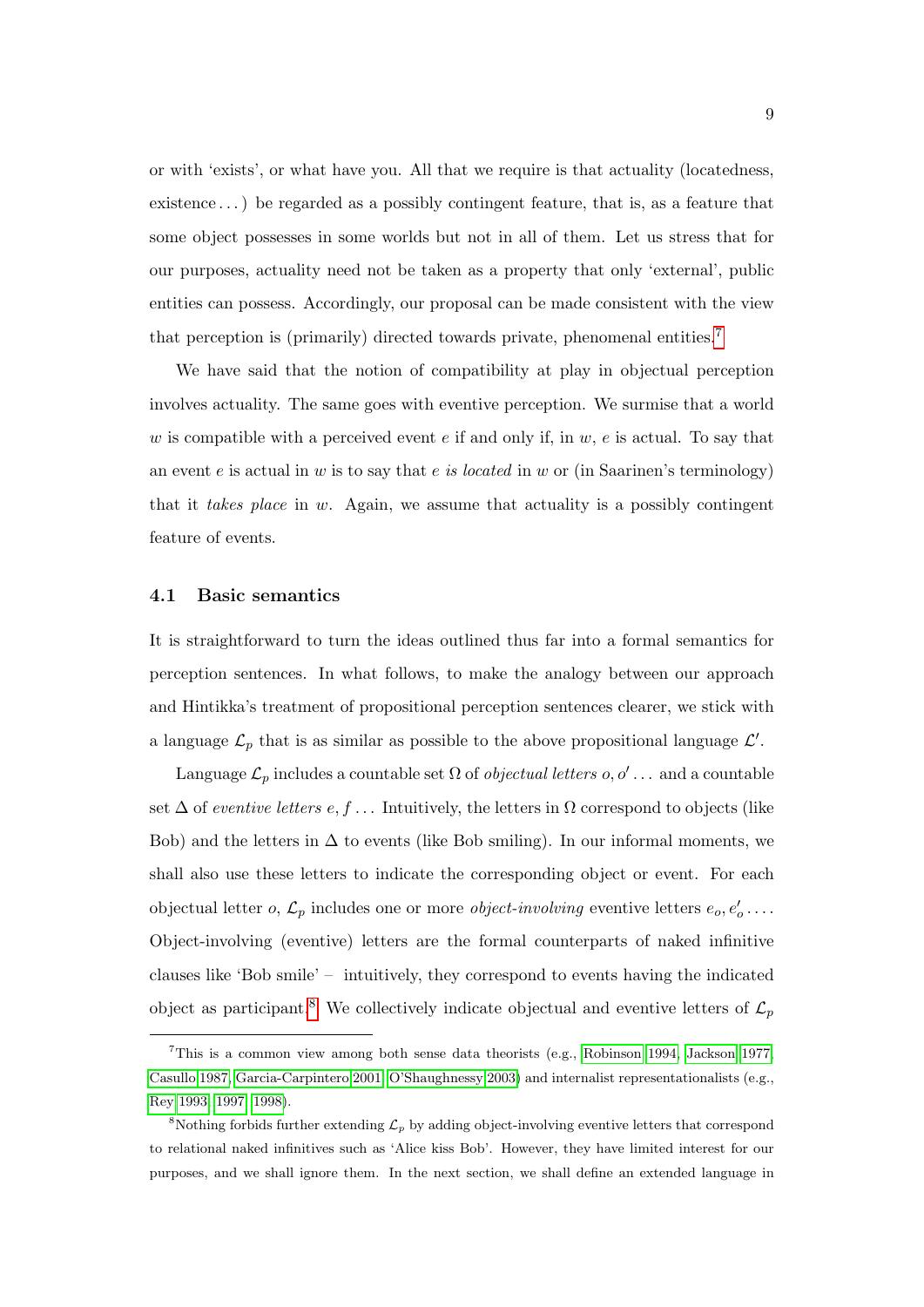as terms. If x is a term,  $\mathcal{L}_p$  includes propositional atoms of forms Ax and Px. Ax is called an *actuality sentence*. Informally, Ao says that the object  $o$  is actual (exists). while Ae says that the event  $e$  is actual (takes place). Intuitively, an atom of form Px says that  $\alpha$  perceives x.

The formulae of  $\mathcal{L}_p$  can be defined recursively as follows: if x is a term of  $\mathcal{L}_p$ , then Px and Ax are atoms of  $\mathcal{L}_p$ ; atoms are formulae; if  $\phi$  and  $\psi$  are formulae of  $\mathcal{L}_p$ , then  $\neg \phi$ ,  $\phi \wedge \psi$  and P $\phi$  are formulae of  $\mathcal{L}_p$ . Nothing else is a formula.

Three remarks about  $\mathcal{L}_p$  are in order. First, objectual or eventive letters can never occur as formulae unless they are prefixed with the operators A or P. Thus, expressions like *o* and *e* are not formulae of  $\mathcal{L}_p$ . Second,  $\mathcal{L}_p$  does not enrich  $\mathcal{L}'$  with any new perception operator. In  $\mathcal{L}_p$ , like in English, the distinction between propositional, objectual, and eventive perception sentences is encoded by a difference in form and not by a difference in the lexicon of perception. Thus, just as  $P\phi$  corresponds to propositional perception sentences, so Po and Pe correspond, respectively, to objectual and eventive perception sentences. Third, if we think of an eventive letter  $e$  as the formal counterparts of a naked infinitive clause, we can think of the actuality sentence Ae as the formal counterpart of the corresponding indicative sentence. Thus, for instance, if  $e_0$  reads 'Bob smile', then  $Ae_0$  reads 'Bob smiles'. Atoms of form  $Ax$  are the closest analogue in  $\mathcal{L}_p$  of the propositional letters of  $\mathcal L$  and  $\mathcal L'$ .

We let a Kripke model  $\mathfrak{M}_p$  be a tuple  $(W, R_P, R_O, R_E, \varepsilon)$ , where W and  $R_P$  are as above. Intuitively, binary relation  $R_O$  ( $R_E$ ) holds between worlds w, v if and only if v is compatible with the objectual (eventive) perceptions of the relevant agent  $\alpha$  in w. The interpretation function  $\varepsilon$  is a mapping from objectual and eventive letters to subsets of W. Intuitively, if x is a term, then  $\varepsilon(x)$  is the set of the worlds where the object or the event denoted by  $x$  is actual. We let the *intension of a term*  $x$  *relative* to  $\mathfrak{M}_p$ , in symbol  $\llbracket x \rrbracket_{\mathfrak{M}_p}$ , be a set of worlds in  $W$  – intuitively, the worlds where the denotation of x is actual in  $\mathfrak{M}_p$ . We impose that  $\varepsilon(x) = [x]_{\mathfrak{M}_p}$  for all terms x of  $\mathcal{L}_p$ .

The notion of truth in a world in a model  $\mathfrak{M}_p$  is defined as follows:

<span id="page-9-1"></span><span id="page-9-0"></span>(i'') a.  $w \in [\![Ax]\!]_{\mathfrak{M}p}$  if and only if  $w \in [\![x]\!]_{\mathfrak{M}p}$ ; b.  $w \in [Px]_{\mathfrak{M}_p}$ , with x objectual term, if and only if  $v \in [x]_{\mathfrak{M}_p}$  for all worlds

which certain specific examples of relational naked infinitives are expressible.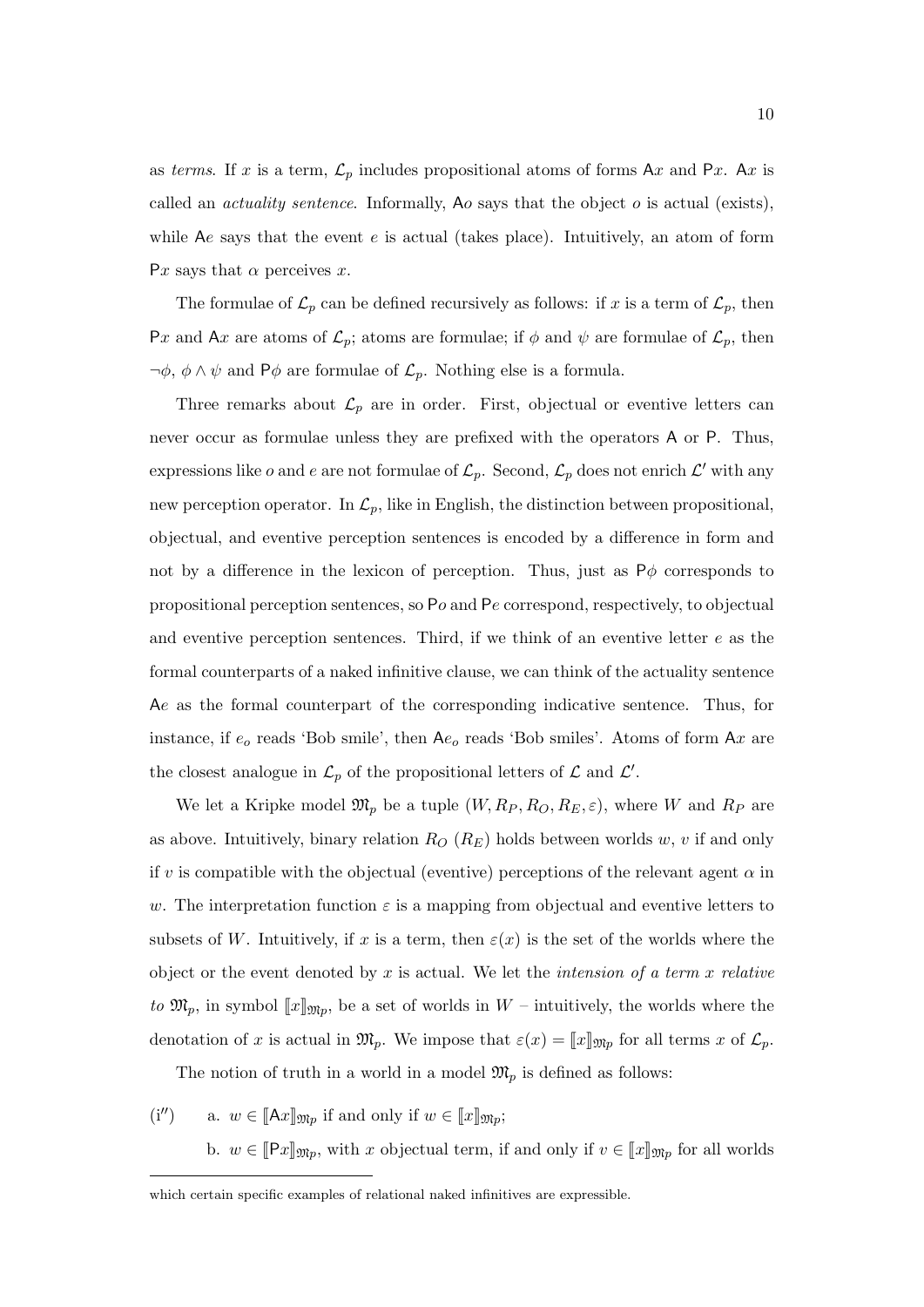$v \in W$  such that w  $R_O v$ ;

<span id="page-10-4"></span>c.  $w \in [Px]_{\mathfrak{M}_p}$ , with x eventive term,  $v \in [x]_{\mathfrak{M}_p}$  for all worlds  $v \in W$  such that  $w R_E v$ ;

<span id="page-10-3"></span> $(ii'')-(iv'')$  similar to clauses  $(ii')-(iv')$  above.

Logical properties are defined in the usual way.

We assume, plausibly enough, that all participants to actual events are themselves actual. So, for any object-involving letter  $e_o$ , we require that  $\varepsilon(e_o) \subseteq \varepsilon(o)$ . The following schema is therefore valid:

<span id="page-10-5"></span>(C)  $Ae_o \rightarrow Ao$  (e.g., 'If Bob smiles, then Bob is actual'.)

We also take for granted that all the things (objects or events) we perceive are actual, that is, that we do not perceive merely possible things (see also, e.g., [Crane & French](#page-20-6) [2017:](#page-20-6) esp. § 1.1.2). Accordingly, we require that  $R_O$  and  $R_E$  be reflexive, thus ensuring that the following principles are valid:

<span id="page-10-0"></span>(D)  $Po \rightarrow Ao$ ,

<span id="page-10-1"></span>
$$
(E) \quad \mathsf{P}e \to \mathsf{A}e.
$$

Principles  $(D)$  and  $(E)$  can be seen as the objectual and eventive analogues of the above factivity principle [\(B\).](#page-6-2) By [\(D\)](#page-10-0) and [\(E\),](#page-10-1) perceiving an object  $o$  (or an event  $e$ ) requires that  $o(e)$  be actual, just like, by [\(B\),](#page-6-2) perceiving that  $\phi$  requires  $\phi$  to be true.

If we drop the reflexivity of the accessibility relations, we are in a position to account also for non-factive uses of perception sentences, some of which are well attested in natural languages. For instance, a sentence like 'Bob sees the stick bend' can be used to report Bob's impression that the stick bends while being immersed in water, even if the stick is not actually bending.<sup>[9](#page-10-2)</sup> Moreover, as [Hintikka](#page-21-8) [\(1975:](#page-21-8) 68) himself highlights, avoiding the assumption that the accessibility relation is reflexive allows to 'discuss such epistemologically interesting problems as illusions, hallucinations, perceptual mistakes, impossible objects, etc.'. Dropping the factivity constrain

<span id="page-10-2"></span><sup>&</sup>lt;sup>9</sup>See [Bourget 2017](#page-20-7) for a recent defence of the view that non-factive uses of perception sentences are to be taken seriously from a semantic viewpoint.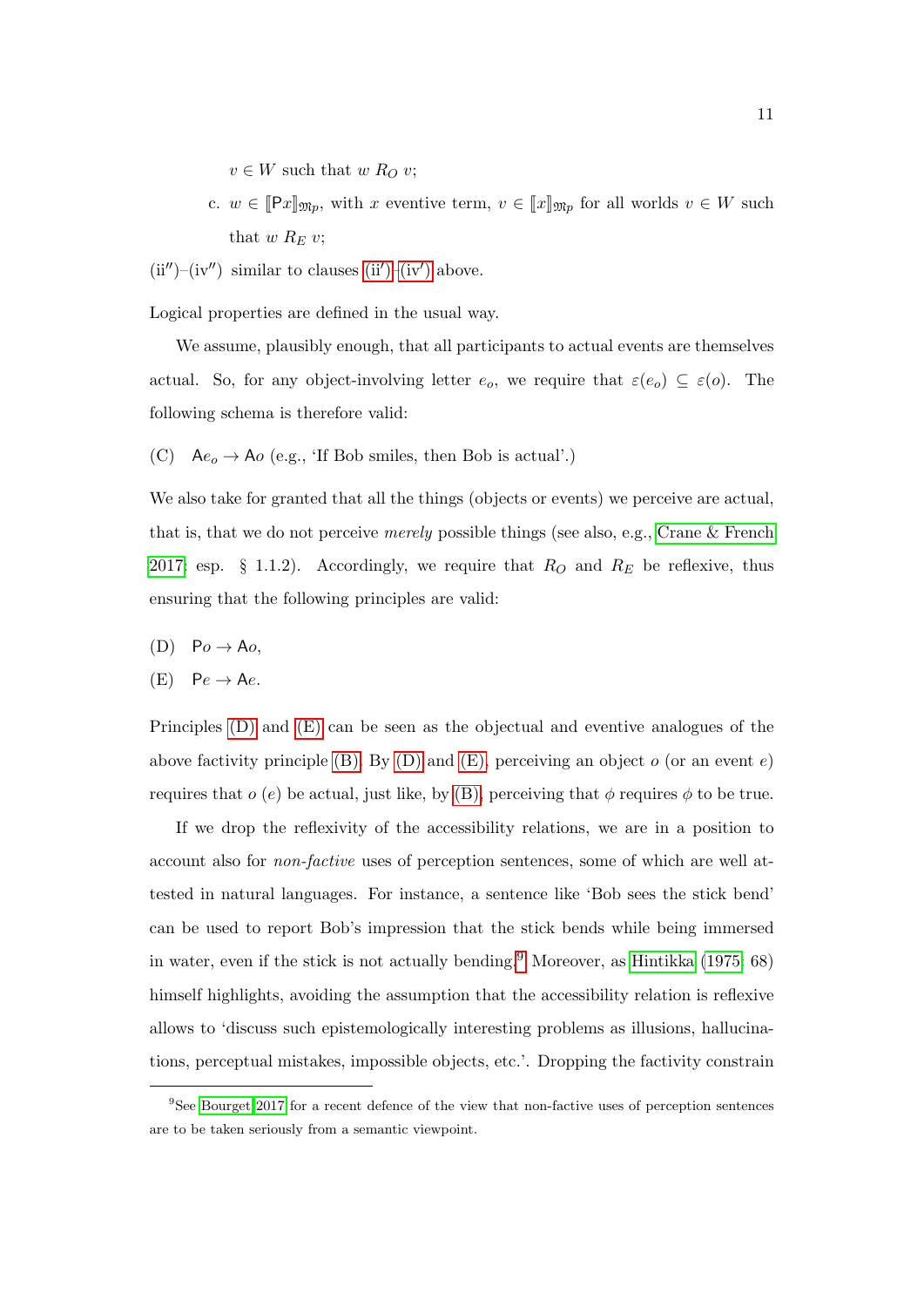on the objectual perception operator, for instance, allows to model what we could describe as its weak counterpart, to be employed in the formal treatment of seeing as statements [\(Howell 1972\)](#page-21-9) and visual illusions and hallucinations [\(Niiniluoto 1982\)](#page-22-2). Other interesting applications can be offered in dealing with objectual and eventive imagination sentences [\(Niiniluoto 1985\)](#page-22-10) and with (non-veridical) perceptions in pictorial narratives [\(Abusch & Rooth 2017\)](#page-19-1). Although we recognise the philosophical importance of such applications, in this paper we will focus only on factive uses of the perception operators, leaving the extension of our logic to other classes of sentences for future work.

#### 4.2 A refinement: events of perception

It is reasonable to suppose that there are events of perception, such as the event of Alice seeing Bob. And it appears that events of perception can be perceived too. In order to account for this possibility, we need to (mildly) extend our language  $\mathcal{L}_p$ .

Let  $\mathcal{L}_p^+$  be a language that is identical to  $\mathcal{L}_p$  except that it contains an additional, 'naked infinitive' functor ni. Intuitively, ni turns certain sentences  $\phi$  of  $\mathcal{L}_p^+$  into the corresponding naked infinitive phrases  $n\phi$ . We take phrases of form  $\lceil n\phi \rceil$  to be (complex) terms for events. As such, they can be the object of eventive perception sentences of form Pniφ.

Not all English sentences can be turned into naked infinitive phrases. For instance, conditionals (e.g., 'If Alice smiles, Bob blinks') have no naked infinitive counterpart. Moreover, whether and how negative naked infinitives (e.g., 'Bob not smile') can be made to correspond to (negative) events is a highly controversial issue, and one that is broadly independent of the logic and philosophy of perception (see, e.g., [Casati](#page-20-8) [& Varzi 2020:](#page-20-8) § 2.5, [Bernard & Champollion 2018\)](#page-20-9). Finally, it is unclear whether perception sentences involving conjunctive/disjunctive naked infinitives (e.g., 'Alice sees Bob smile and/or Ed blink') are anything but syntactical transformations of conjunctions/disjunctions of perception sentences ('Alice sees Bob smile and/or she sees Ed blink') (see, e.g., [Vlach 1983:](#page-23-0) 137–138).

For these reasons, in what follows, we make the simplifying stipulation that the functor ni does not apply to formulae whose main operator is a Boolean connective –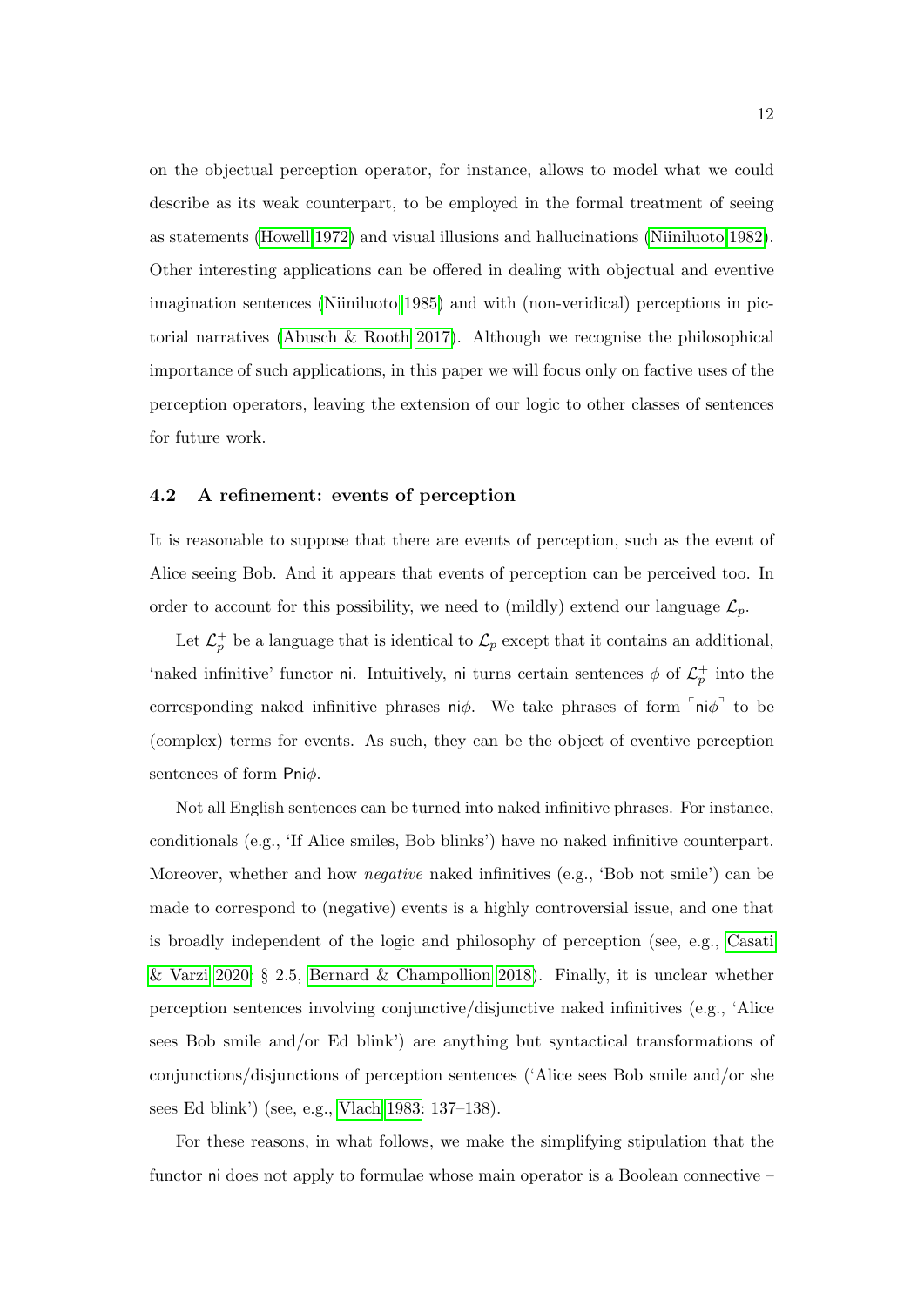which means, ni only applies to formulae whose main operators are A or P. Accordingly, the set of terms of  $\mathcal{L}_p^+$  can be defined as follows: if x is an objectual or eventive letter of  $\mathcal{L}_p^+$ , then x is a term of  $\mathcal{L}_p^+$ ; if  $P\phi$  is a (propositional, objectual, eventive) perception sentence of  $\mathcal{L}_p^+$ , then niP $\phi$  is a term of  $\mathcal{L}_p^+$ ; if A $\phi$  is an actuality sentence, then niA $\phi$  is a term of  $\mathcal{L}_p^+$ ; nothing else is a term of  $\mathcal{L}_p^+$ .

In order to have a workable definition of truth in models  $\mathfrak{M}_p$  for sentences of  $\mathcal{L}_p^+$ , there is no need to introduce any modification in the above clauses  $(i'')-(iv'')$ . All we need to do is to extend the notion of intension of terms to complex eventive terms of form ni $\phi$ . To this aim, we let the intension  $\lceil \eta \cdot \eta \rceil \leq \eta$  of a complex eventive term niφ coincide with the intension  $[\![\phi]\!]_{\mathfrak{M}_p}$  of the embedded sentence  $\phi$ , that is, with the class of worlds where  $\phi$  is true. As a result, our semantics validates the biconditional Ani $\phi \leftrightarrow \phi$ <sup>[10](#page-12-0)</sup> This is only natural: reasonably, the event of Alice perceiving Bob smile is actual (takes place) exactly in those worlds where Alice perceives Bob smile, and the event of Bob smiling is actual precisely in those worlds where Bob smiles.

Let us observe that the resulting semantics is philosophically neutral in that it does not validate any specific principle concerning (the perception of) events of perception, except for those principles that trivially follows from the factivity of perception, like:

(F) Pni $\phi \rightarrow \phi$ .

We introduced the operator ni to describe cases in which events of perception are themselves perceived. But our language  $\mathcal{L}_p^+$  only allows us to speak about iterated perceptual events performed by a single agent (e.g., Alice perceiving Alice perceive something). Cases in which an agent perceives another agent perceiving something are not expressible in  $\mathcal{L}_p^+$ . It is possible to overcome this limitation by adopting a

<span id="page-12-0"></span><sup>&</sup>lt;sup>10</sup> By the (idealising) assumption that propositional perception is closed under entailment, this principle implies the equivalence  $\mathsf{PAni}\phi \leftrightarrow \mathsf{P}\phi$  (e.g., Alice perceives that the event of Bob smiling is actual if and only if she perceives that Bob smiles). This equivalence might sound problematic, for it seems to put strong constraints on the relation between propositional and eventive perception. Arguably, however, this impression is based on a confusion between  $\mathsf{PAni}\phi \leftrightarrow \mathsf{P}\phi$  and the seemingly similar (but invalid) schema Pni $\phi \leftrightarrow P\phi$  (e.g., Alice perceives Bob smile if and only if she perceives that Bob smile). The validity of  $\mathsf{Pni}\phi \leftrightarrow \mathsf{P}\phi$  would indeed lead to a collapse of propositional and eventive perception sentences. Nothing similar can be said about PAni $\phi \leftrightarrow P\phi$ , which does not concern eventive perception and is not especially problematic in our idealised framework (see also the discussion about principle [\(G\)](#page-13-0) below, p. [15\)](#page-13-0).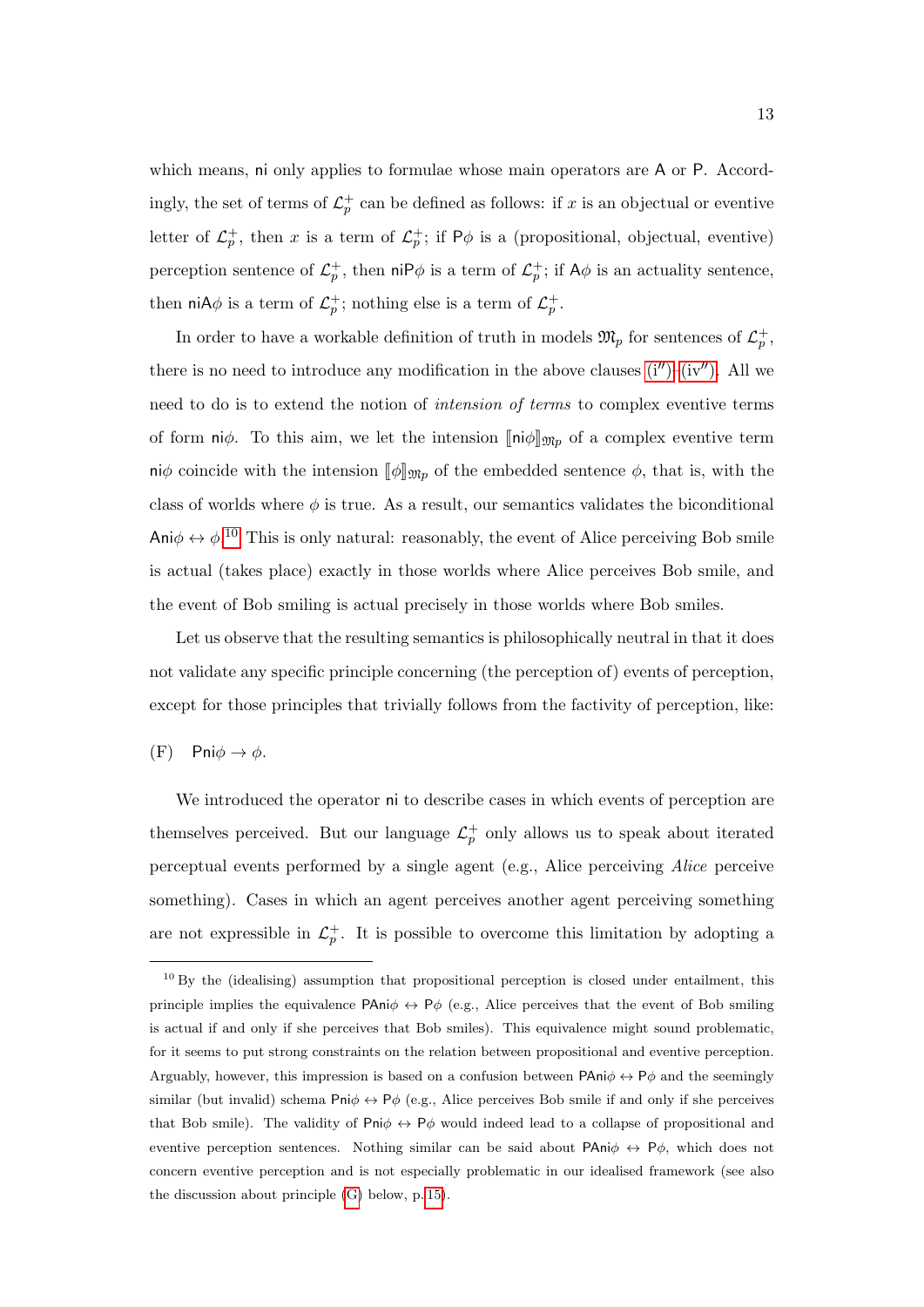more powerful language, which allows us to make implicit or explicit reference to a plurality of agents.[11](#page-13-1) However, the aim of dealing with perception in a multi-agent framework vastly exceeds the limited purposes of this paper. For this reason in what follows, we shall content ourselves with the limited expressive resources provided by our simple language  $\mathcal{L}_p^+$ .

# 5 Philosophical applications

As stressed above, we are not assuming that perception sentences can always be analysed in terms of propositional perception sentences. This does not prevent us, however, from exploring how propositional, objectual, and eventive perception sentences relate to one another. Indeed, our framework is especially well suited for formally studying these relations.

# 5.1 How propositional perception relates to objectual and eventive perception

Let us start by considering the relations between propositional and (factive) objectual perception sentences. To begin with, it is prima facie plausible to suppose that (factive) objectual perception has always some import on propositional perception. For instance, it is natural to think that Bob cannot see Alice without seeing that she is a physical thing, that she is close to him, or at least that she is actual. If this is correct, then it is natural to subscribe to the following principle:

<span id="page-13-0"></span>(G) Po  $\rightarrow$  PAo (viz., if an agent  $\alpha$  perceives an object o, then  $\alpha$  perceives that o is actual).

<span id="page-13-1"></span><sup>&</sup>lt;sup>11</sup>A natural choice would be a language  $\mathcal{L}_p^{++}$  including, in place of a unique perception operator P, a set of perception operators  $\{P', P'', \ldots\}$ , each corresponding (informally) to an agent. A semantics for  $\mathcal{L}_p^{++}$  can be defined by modifying the above semantics for  $\mathcal{L}_p^+$  along two lines. First, models for  $\mathcal{L}_p^{++}$  must include, in place of the three accessibility relations  $R_P, R_O$  and  $R_E$ , three corresponding sets of agent-indexed accessibility relations  $\{R'_P, R''_P, \ldots\}$ ,  $\{R'_O, R''_O, \ldots\}$ ,  $\{R'_E, R''_E, \ldots\}$ . Second, the above semantic clauses [\(iv](#page-6-1)'),  $(i'')$ [-b](#page-9-1) and  $(i'')$ [-c](#page-10-4) must be modified by replacing any reference to the perceptual operator P and to the accessibility relations  $R_P$ ,  $R_O$  and  $R_E$  with a reference to their suitable agent-indexed counterparts.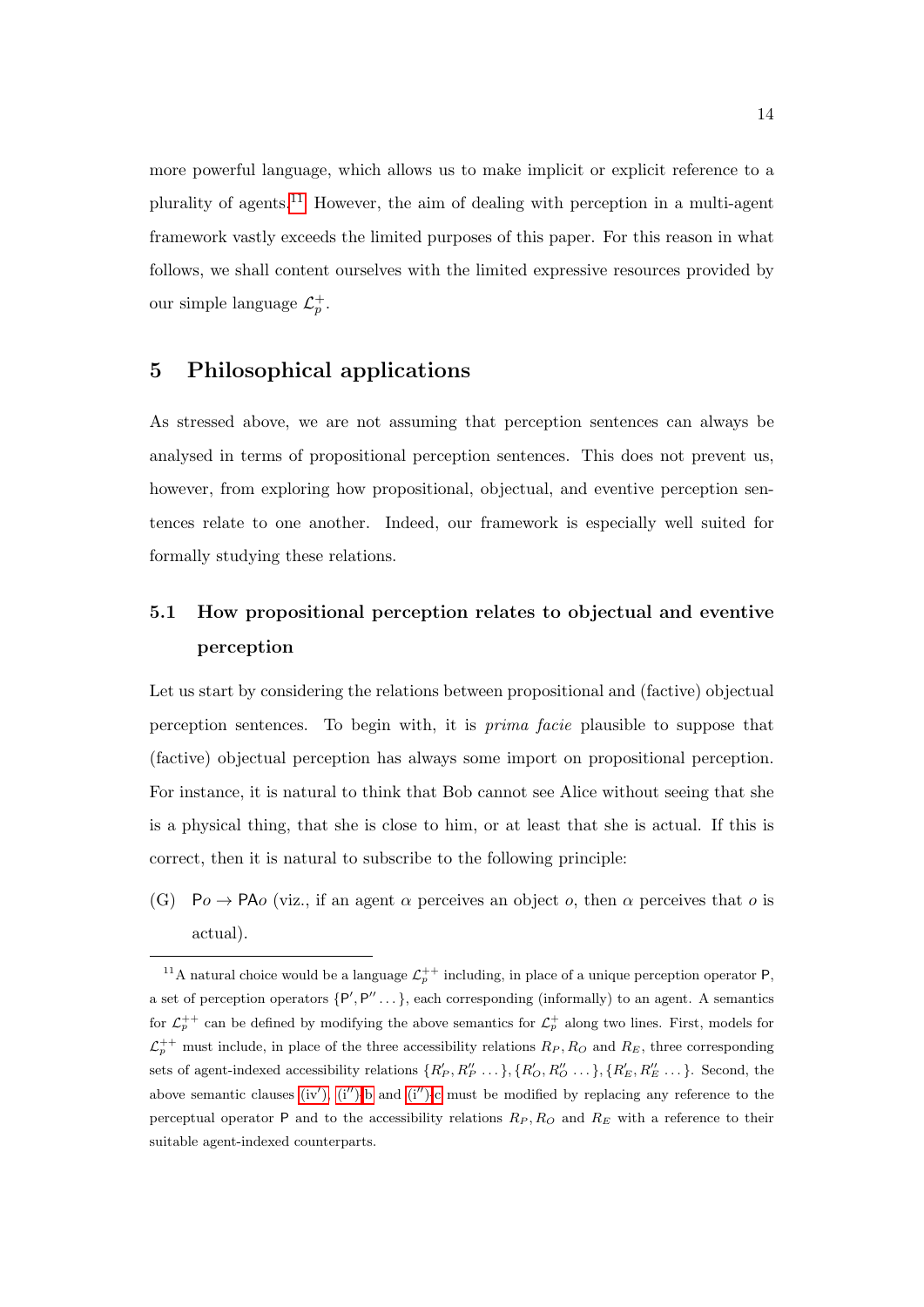Albeit natural, principle [\(G\)](#page-13-0) is not philosophically uncontroversial. Consider, for instance, [Dretske'](#page-20-10)s [\(1969,](#page-20-10) [1981\)](#page-20-11) distinction between epistemic and non-epistemic perception. According to Dretske, objectual perception can be non-epistemic in the sense that it need not come with any accompanying propositional attitude about the perceived object – someone, say, an infant, may perceive an object without perceiving that the object has any specific property. There is no general agreement as to whether objectual perception is non-epistemic in this sense (see [Demircioglu 2017](#page-20-12) for a recent discussion of the topic).

Our general framework is consistent both with the adoption of  $(G)$  and with its rejection, so offering a neutral tool with which one can contrast different views on perception. Let us note, moreover, that one may hold (with Dretske) that propositional perception and objectual perception are conceptually independent from one another, while insisting that  $(G)$  is a plausible principle when what is at stake is the actual behaviour of competent perceiving agents, who are very unlikely to perceive something without realising that the thing is actual. Alternatively, one can draw a distinction between *explicit* and *implicit* perception, in analogy with the distinction between implicit and explicit belief (and knowledge) discussed in the formal epistemology literature. For instance, by adapting to our system the core idea of awareness logic [\(Fagin & Halpern 1988\)](#page-21-10), one can say that an agent  $\alpha$  explicitly perceives that  $\phi$  if and only if  $\alpha$  perceives that  $\phi$  while being *aware* of  $\phi$ . The underlying thought is that, for example, Alice might perceive (implicitly) that Bob is actual without being aware of what she is perceiving and, so, without perceiving *explicitly* that Bob is actual. Explicit perception is thus stronger than implicit perception, and it need not be closed under entailment. If this distinction is adopted, then one can accept [\(G\)](#page-13-0) as a valid principle when dealing with implicit perception, while rejecting it when it comes to explicit perception.

Within our framework, at any rate, it is easy to show that [\(G\)](#page-13-0) corresponds to the following property (the proof is straightforward):

<span id="page-14-0"></span>[\(G](#page-13-0)') For any worlds w, v, if w  $R_P v$ , then w  $R_O v$  (viz.,  $R_P \subseteq R_O$ ).

Intuitively,  $(G')$  says that all the propositional perceptual alternatives to a world are also (say) objectual perceptual alternatives to that world. If we think of the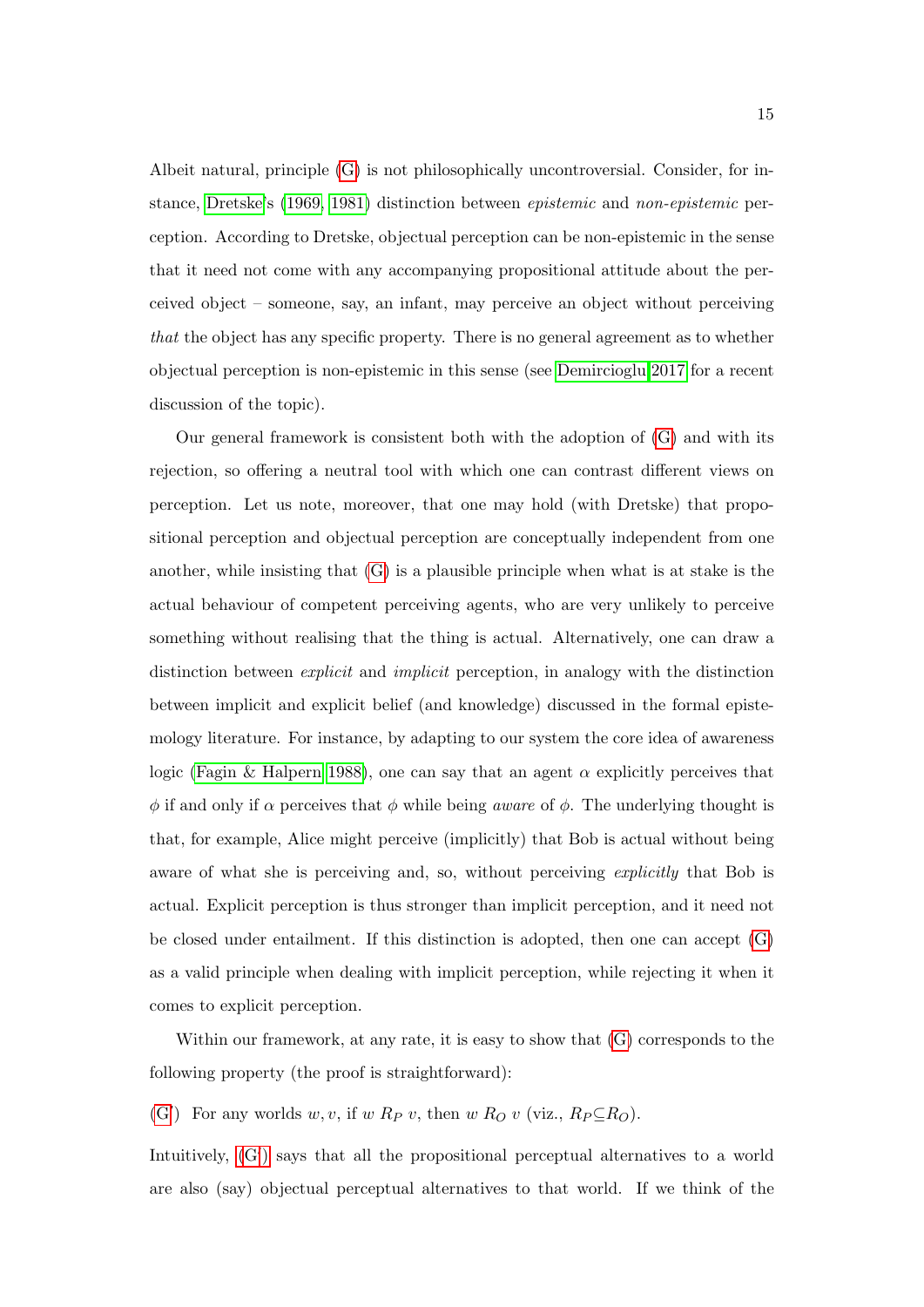magnitude of the information provided by a certain source as inversely proportional to the amount of worlds that are compatible with that information, we can conclude that objectual perception provides at most as much information as propositional perception. Let us observe that the equivalence between this view and principle [\(G\)](#page-13-0) is far from obvious, and it is remarkable that the framework outlined thus far allows one to formally prove it.

It is well known that [Hintikka'](#page-21-1)s [\(1962\)](#page-21-1) framework allows one to model various principles of epistemic introspection. One can formalise, for instance, the idea that if  $\alpha$  knows that  $\phi$  then  $\alpha$  knows that  $\alpha$  knows that  $\phi$ . Analogous principles, of course, can be introduced within Hintikka's logic of perception attributions. Here, we are interested in an introspection principle connecting propositional perception with objectual perception. Consider the following schema:

<span id="page-15-0"></span>(H)  $Po \rightarrow PPo$  (viz., if  $\alpha$  perceives  $o$ , then  $\alpha$  perceives that  $\alpha$  perceives  $o$ ).

Our framework allows us to highlight an interesting inferential relation between this introspection principle and the above principe [G](#page-13-0) (viz.,  $Po \rightarrow PAo$ ): as far as objectual perception is taken to be factive, [\(H\)](#page-15-0) is strictly stronger than [G.](#page-13-0) In other words, if  $R<sub>O</sub>$  is reflexive, the introspection principle [\(H\)](#page-15-0) entails [G](#page-13-0) but not vice versa.<sup>[12](#page-15-1)</sup> Let us also stress that within our framework, no introspection principle involving only propositional perception (such as, for instance,  $P\phi \rightarrow PP\phi$ ) immediately entails any introspection principle that, like [\(H\)](#page-15-0), concerns non-propositional perception. This is as it should be, at least if one thinks that the issue whether propositional and nonpropositional perceptions are independent of one another should not be adjudicated by logic or semantics alone (see also above, p. [3\)](#page-2-1). Further principles of epistemic introspection that can be analysed within our framework include, among others,  $P\phi \rightarrow$ 

<span id="page-15-1"></span> $12$ To prove this, it is sufficient to observe that, by standard correspondence theory, [\(H\)](#page-15-0) corresponds to the following frame property:

<span id="page-15-2"></span>[<sup>\(</sup>H](#page-15-0)') If w  $R_P v$  and v  $R_O v'$ , then w  $R_O v'$ ,

which, by the reflexivity of  $R_O$ , clearly entails  $(G')$  (viz., if w  $R_P$  v, then w  $R_O$  v). The converse entailment does not hold, however, for  $(G')$  does not exclude that, for some  $w, v, v', (H')$  $w, v, v', (H')$  $w, v, v', (H')$  is false that is, that  $w R_P v, v R_O v'$ , but  $w R_O v'$ .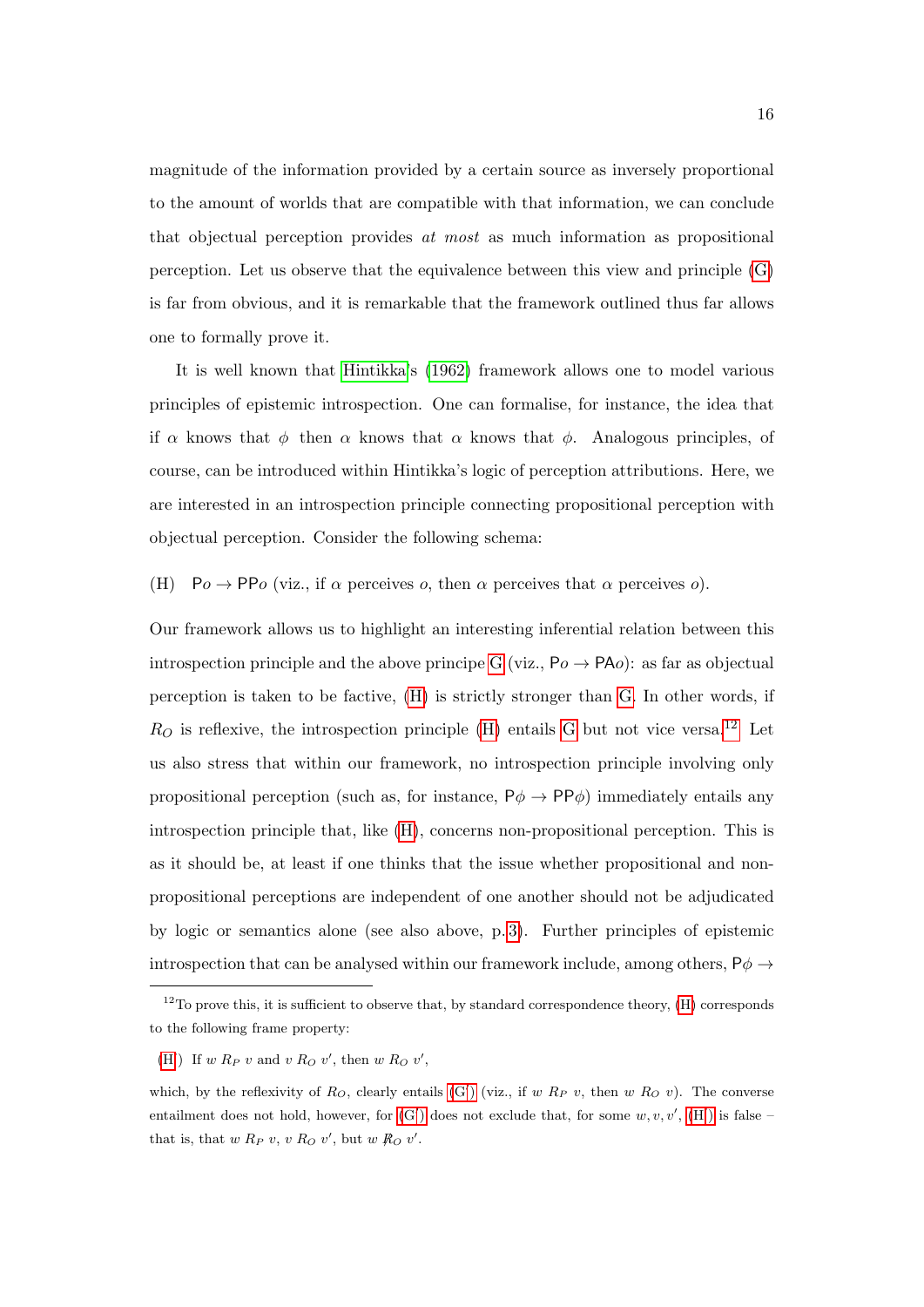PniP $\phi$  (if  $\alpha$  perceives that  $\phi$ , then  $\alpha$  perceives  $\alpha$  perceive that  $\phi$ ), P $\alpha \to \text{PinPo}$  (if α perceives *o*, then  $\alpha$  perceives  $\alpha$  perceive *o*), Pe  $\rightarrow$  PniPe (if  $\alpha$  perceives *e*, then  $\alpha$ perceives  $\alpha$  perceive e). For reasons of time, we leave the discussion of these further principles to another occasion.

As we underlined above, a crucial feature of our framework is that it allows us to express and compare different views on perception. It is thus interesting to note that to formalise Hintikka's view that objectual perception sentences are ultimately reducible to propositional perception sentences, it suffices to take both [G](#page-13-0) and its converse as axioms:

<span id="page-16-0"></span> $(I)$  PA $o \rightarrow Po$ 

[\(I\)](#page-16-0) expresses the principle that no agent can perceive that an object  $\sigma$  is actual without perceiving  $\alpha$ . Intuitively, taking the conjunction of [G](#page-13-0) and [\(I\)](#page-16-0) as valid leads to a collapse of the distinction between the alternatives associated with the agent in evaluating propositional perception sentences and those associated in evaluating objectual perception sentences. That is to say, the sets of alternatives against which we evaluate propositional perception sentences and objectual perception sentences are one and the same, just like in Hintikka's proposal.

Virtually all that we have said so far on the relation between objectual and propositional perception also holds for the relation between eventive and propositional perception. Again, it is natural to maintain that if an agent  $\alpha$  perceives an event e, then  $\alpha$  also perceives that e is actual – that is to say, that e is happening. Thus, by parity of reasoning, we can conclude that the following eventive counterpart of  $(G)$ is plausible:

<span id="page-16-1"></span>(J)  $Pe \rightarrow PAe$  (viz., if  $\alpha$  perceives e, then  $\alpha$  perceives that e is actual).

The above remarks  $(p. 15)$  $(p. 15)$  about principle  $(G)$  can be extended to  $(J)$ . So, one might hold that  $(J)$ , just like  $(G)$ , is a reasonable principle when suitably restricted to certain classes of agents or to certain kinds of perception.

Within our framework, one can express the view that eventive perception sentences are reducible to propositional perception sentences by adding the converse of [\(J\)](#page-16-1) as an axiom: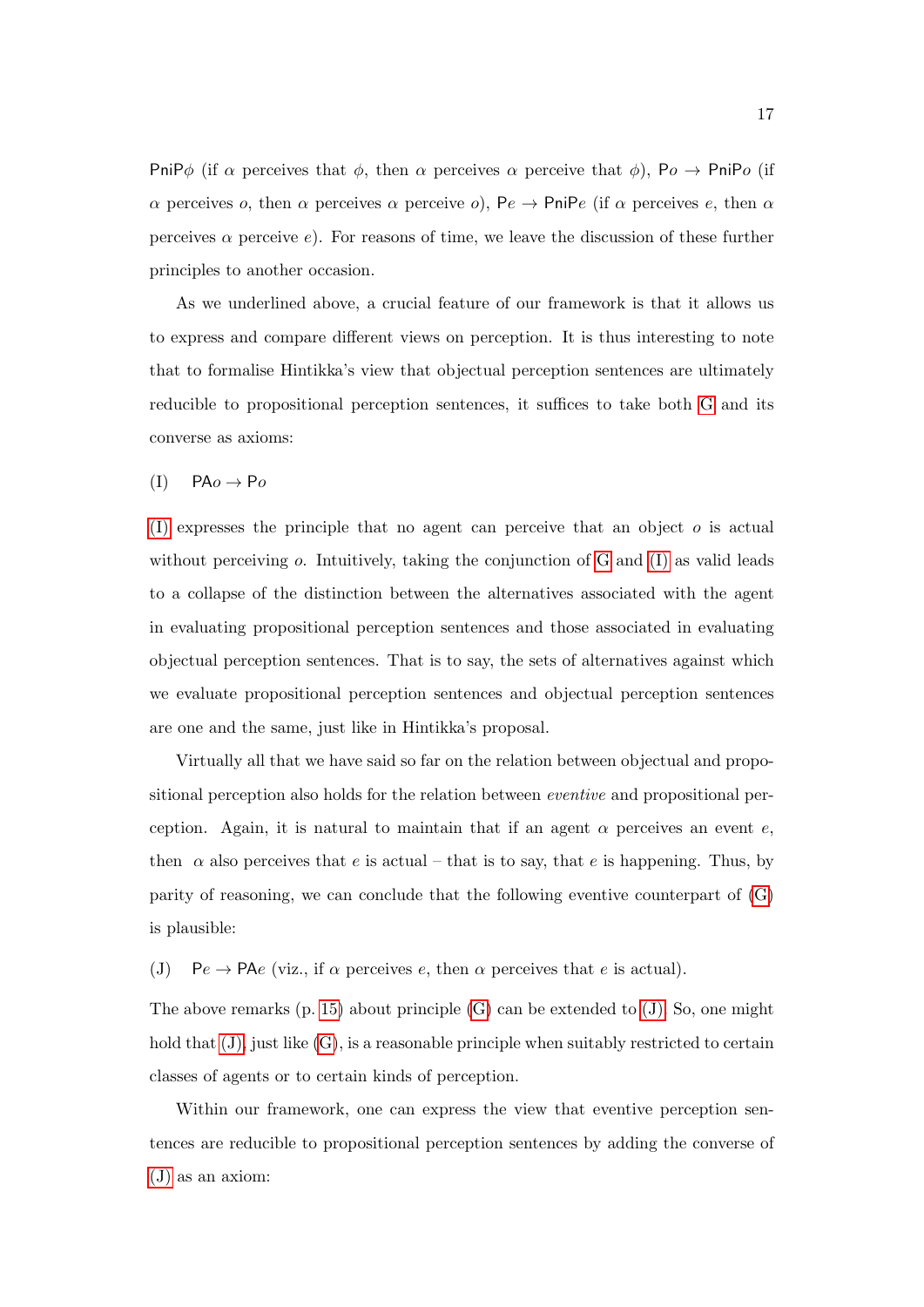<span id="page-17-0"></span> $(K)$  PA $e \rightarrow Pe$ 

As seen here in the case of [G](#page-13-0) and  $(I)$ , if one adopts both  $(J)$  and  $(K)$ , then one is committed to evaluating eventive perception sentences relative to the same background of perceptual alternatives as propositional perception sentences.<sup>[13](#page-17-1)</sup>

### 5.2 Objectual and eventive perception

Consider the following inference:

<span id="page-17-2"></span>(4) Alice sees Bob smile. Therefore, Alice sees Bob.

It is tempting to regard [\(4\)](#page-17-2) as valid. For how is it possible to see a person smile without at the same time seeing that person? More generally, it appears that a sentence of form  $\sigma$  sees o take part in the event  $e^{\sigma}$  cannot be true without the corresponding sentence of form  $\alpha$  sees  $\alpha^{\dagger}$  being true as well. (Among others things, this view is consistent with the thesis that events are somehow metaphysically dependent on objects; see, e.g., [Lombard 1986.](#page-21-11)) If that is correct, then the following principle is valid:

<span id="page-17-3"></span>
$$
(L) \quad Pe_o \to Po
$$

For any object *o*, in  $\mathcal{L}_p^+$  there is a co-intensional term niA*o* that denotes the event (or the eventuality) of  $o$  existing – viz., an event that, by necessity, is actual if and only if  $o$  is. In our framework, it is natural to take niA $o$  to denote an event involving  $o$ . Reasonably enough, then, principle [\(L\)](#page-17-3) entails:

<span id="page-17-4"></span> $(M)$  PniA $o \rightarrow Po$ 

Let us observe that principle  $(L)$  (along with  $(M)$ ) is not generally valid within our framework (not even if we accept, in accordance with principle [\(C\),](#page-10-5) that the

<span id="page-17-1"></span><sup>&</sup>lt;sup>13</sup> However, the converse conditional does not hold. For instance, although [Saarinen](#page-22-0) [\(1983\)](#page-22-0) evaluates propositional and eventive perception sentences relative to the same background of alternatives, he would not accept the conjunction of  $(J)$  and  $(K)$ , for he does not regard de dicto propositional perception sentences as equivalent to their de re counterparts. To adequately account for the relation between de dicto and de re perception sentences, a more expressive framework than the one introduced thus far would be needed (see also below, p. [20\)](#page-18-0).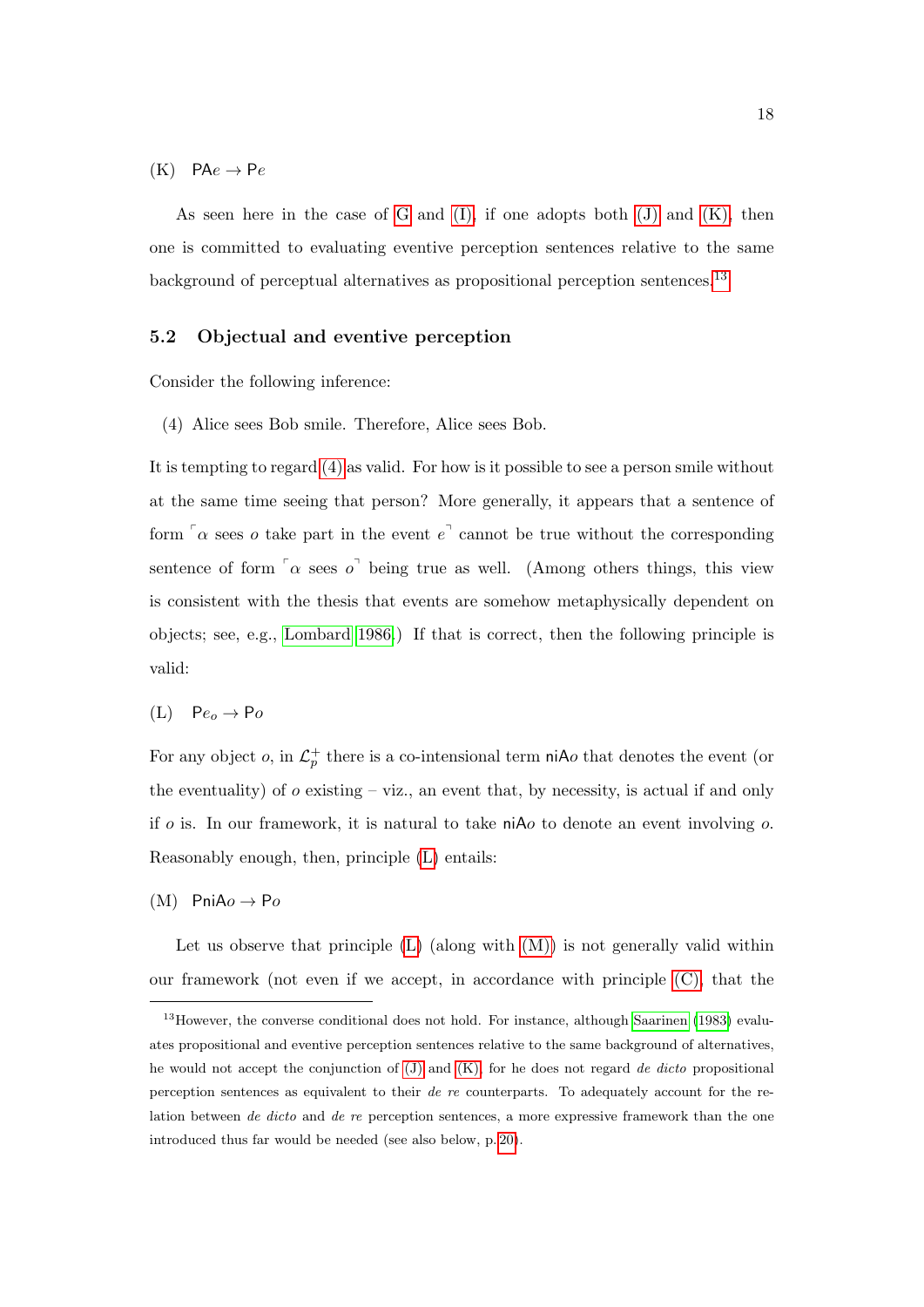actuality of  $e_o$  entails the actuality of  $o$ ).<sup>[14](#page-18-1)</sup> Thus, if we want [\(L\)](#page-17-3) to be valid, we have to impose some further constraint on our frames, namely, that they satisfy the following property:

<span id="page-18-3"></span>[\(L](#page-17-3)') For any worlds  $w, v$ , if  $w R_O v$ , then  $w R_E v$  (viz.,  $R_O \subseteq R_E$ )<sup>[15](#page-18-2)</sup>

If, as above, we take the informativeness of a source as inversely proportional to the amount of worlds that are compatible with the information it provides, then  $(L')$ says that eventive perception provides, at most, as much information as objectual perception. This conclusion may sound surprising (if anything, it is eventive perception that looks informationally richer than objectual perception), and it is also surprising to note that it corresponds to a seemingly innocent principle like [\(L\)](#page-17-3).

Also the converse of principle [\(M\)](#page-17-4) may appear to be plausible, as it is tempting to suppose that, every time an agent  $\alpha$  perceives an object  $\alpha$ ,  $\alpha$  also perceives  $\alpha$  exist:

<span id="page-18-4"></span>
$$
(N) \quad \mathsf{Po} \to \mathsf{Pni} \mathsf{Ao}
$$

Interestingly enough, principle [\(N\)](#page-18-4) is consistent with the claim that objects metaphysically depend on the events in which they take part (see [Parsons 1991\)](#page-22-11).

Notoriously, there are philosophers who think that metaphysically speaking, there is no significant distinction between objects and events. They tend to conceive of ordinary objects (chairs, persons, cats, etc.) as temporally extended entities, as fourdimensional 'worms' that, in all respects, behave as events (see, among others, [Quine](#page-22-12) [1950,](#page-22-12) [Lewis 1986,](#page-21-12) [Heller 1990,](#page-21-13) [Sider 2001\)](#page-22-13). Within such a framework, any object corresponds to an event (say, the object *qua* event), and it seems correct to say that an agent  $\alpha$  perceives an object *o* if and only if  $\alpha$  perceives *o* qua event. If we let niAo represent such event, then the following principle turns out to be valid:

<span id="page-18-0"></span>(O)  $Po \leftrightarrow PniAo$ 

<span id="page-18-1"></span><sup>&</sup>lt;sup>14</sup>To see this, it is enough to consider a sample counter-model  $\mathfrak{M}_p = (W, R_P, R_O, R_E, \varepsilon)$  such that  $W = (w, w', w'')$ ,  $R_P$  is a suitable reflexive relation,  $R_O$  is the reflexive closure of  $\{(w, w'), (w, w'')\}$ ,  $R_E$  is the reflexive closure of  $\{(w, w')\}$ , and  $[\![e_o]\!]_{\mathfrak{M}_p} = [\![o]\!]_{\mathfrak{M}_p} = \{w, w'\}.$ 

<span id="page-18-2"></span> $15$ The proof is simple but not immediate, for the operators in the antecedent and in the consequent of  $(L)$  apply to different letters. As for the  $(L)$  to  $(L')$  direction, suppose that the frame property  $(L')$  $(L')$  does not hold. If so, we can use the counter-model just provided in note [14](#page-18-1) to show that  $(L)$  is not valid. The  $(L')$  to  $(L)$  direction is obvious, if one recalls that, by principle  $(C)$ ,  $[\![e_{o}]\!]_{\mathfrak{M}_{p}} \subseteq [\![o]\!]_{\mathfrak{M}_{p}}$ .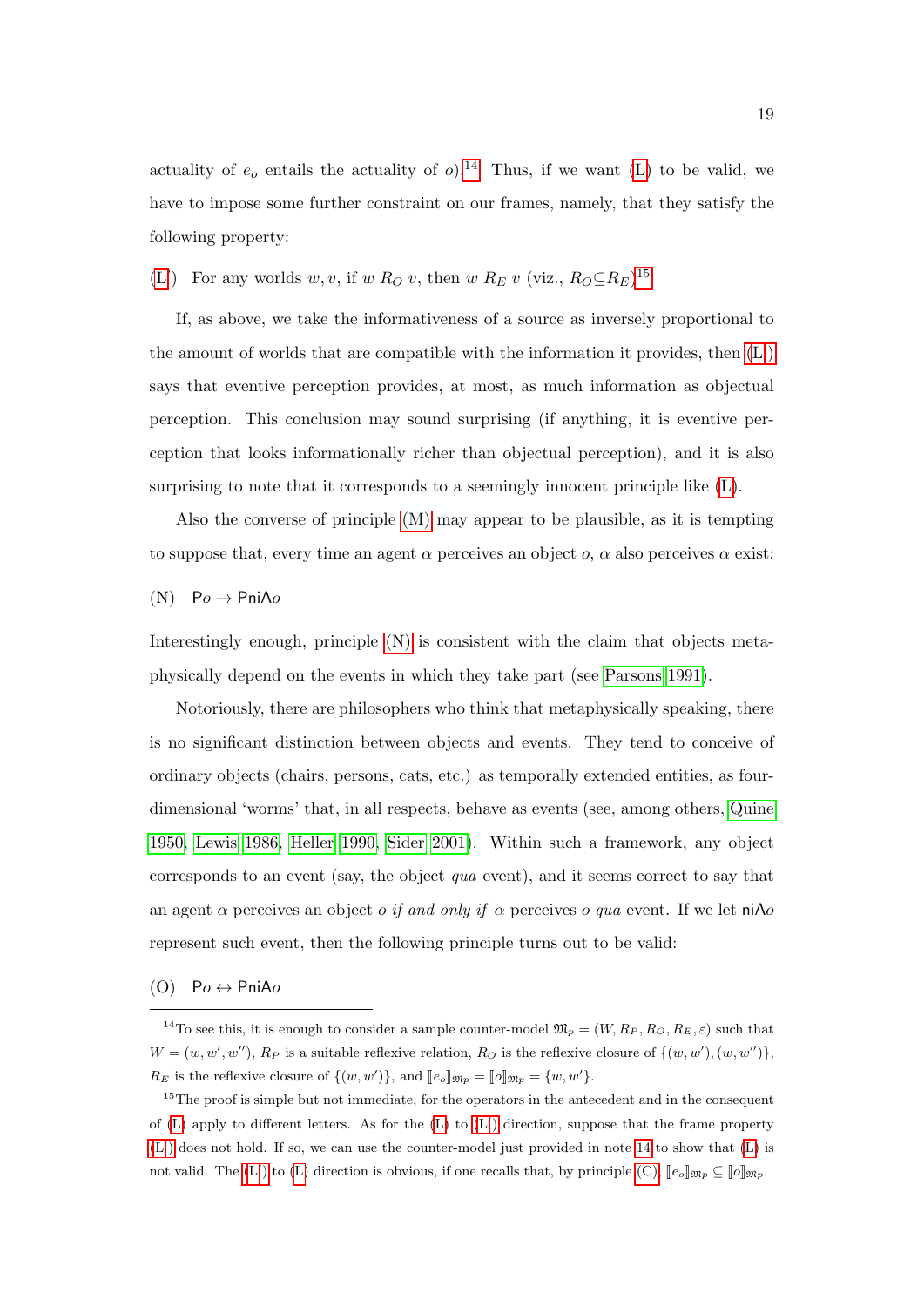Principle [\(O\)](#page-18-0) follows from the conjunction of [\(L\)](#page-17-3) and [\(N\).](#page-18-4) [\(O\)](#page-18-0) is valid under the assumption that  $R_E = R_O$ , that is to say, that the objectual and the eventive accessibility relations collapse into one another.

Other interesting principles can be analysed by extending our framework. For instance, by developing a first order version with identity, one can express principles like:

- <span id="page-19-2"></span> $(P)$  Po  $\rightarrow \exists x P x = o$
- <span id="page-19-3"></span>(Q)  $Pe \rightarrow \exists x P x = e$

Principle [\(P\)](#page-19-2) says that if  $\alpha$  perceives an object  $\alpha$ , then there is an object x such that  $\alpha$  perceives that x and o are the same object. Analogously, principle [\(Q\)](#page-19-3) says that if  $\alpha$  perceives an event e, then there is an event x such that  $\alpha$  perceives that x and e are identical. A thorough examination of these and other related principles would be well beyond the scope of the present work.<sup>[16](#page-19-4)</sup> We leave it for another paper.

### References

- <span id="page-19-1"></span>Abusch, D. & Rooth, M. (2017). The formal semantics of free perception in pictorial narratives. In Proceedings of  $21^{st}$  Amsterdam Colloquium, (pp. 85–95). Amsterdam: ILLC University of Amsterdam.
- <span id="page-19-0"></span>Aloni, M. (2001). Quantification under Conceptual Covers. Amsterdam: ILLC Dissertation Series.
- <span id="page-19-5"></span>Aloni, M. (2005). Individual concepts in modal predicate logic. Journal of Philosophical Logic,  $34(1)$ , 1–64.

<span id="page-19-4"></span><sup>&</sup>lt;sup>16</sup> Arguably, due to the infamous problems raised by intensional de re constructions, to adequately deal with these principles one needs a modal semantics much more sophisticated than we one introduced here (see, e.g., [Aloni 2005\)](#page-19-5).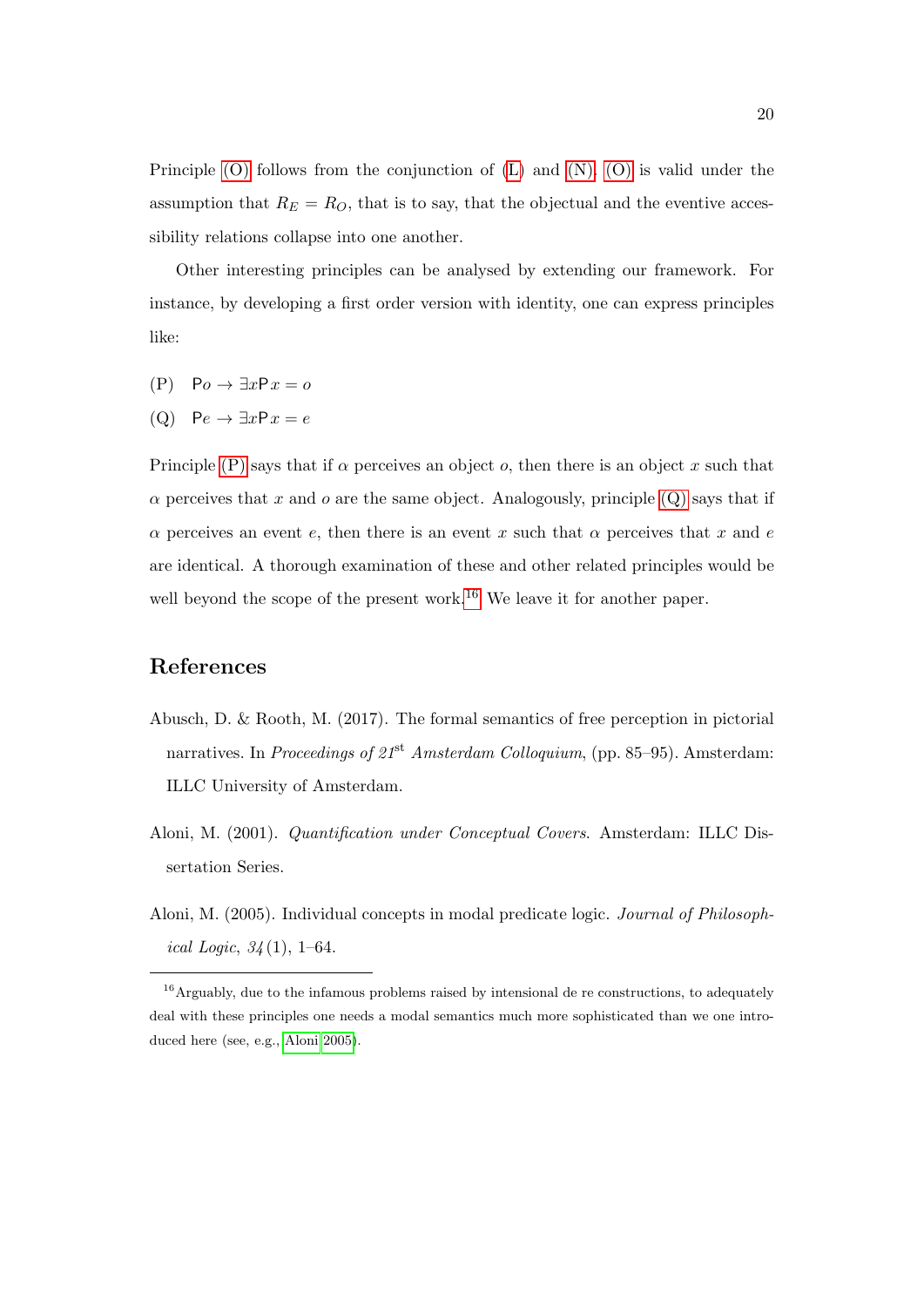- <span id="page-20-3"></span>Asher, N. & Bonevac, D. (1985). How extensional is extensional perception? Linguistics and Philosophy, 8, 203–228.
- <span id="page-20-2"></span>Barwise, J. (1981). Scenes and other situations. The journal of Philosophy,  $78(7)$ , 369–397.
- <span id="page-20-9"></span>Bernard, T. & Champollion, L. (2018). Negative events in compositional semantics. In Proceedings of Semantics and Linguistic Theory, volume 28, (pp. 512–532).
- <span id="page-20-7"></span>Bourget, D. (2017). Intensional perceptual ascriptions. Erkenntnis, 82 (3), 513–530.
- <span id="page-20-4"></span>Bricker, P. (2006). Absolute actuality and the plurality of worlds. Philosophical Perspectives,  $20(1)$ , 41-76.
- <span id="page-20-1"></span>Burge, T. (2010). The Origins of Objectivity. Oxford: Clarendon Press.
- <span id="page-20-8"></span>Casati, R. & Varzi, A. (2020). Events. In E. N. Zalta (Ed.), The Stanford Encyclopedia of Philosophy. Metaphysics Research Lab, Stanford University, summer 2020 edition.
- <span id="page-20-5"></span>Casullo, A. (1987). A defense of sense-data. Philosophy and Phenomenological Research,  $48(1)$ , 45–61.
- <span id="page-20-0"></span>Crane, T. (2009). Is perception a propositional attitude? Philosophical Quarterly, 59, 452–469.
- <span id="page-20-6"></span>Crane, T. & French, C. (2017). The problem of perception. In E. N. Zalta (Ed.), The Stanford Encyclopedia of Philosophy. Metaphysics Research Lab, Stanford University, spring 2017 edition.
- <span id="page-20-12"></span>Demircioglu, E. (2017). Dretske on non-epistemic seeing. Theoria, 83 (4), 364–393.
- <span id="page-20-10"></span>Dretske, F. (1969). Seeing and Knowing. Chicago: University of Chicago Press.
- <span id="page-20-11"></span>Dretske, F. (1981). Knowledge and the Flow of Information. Cambridge, MA: MIT Press.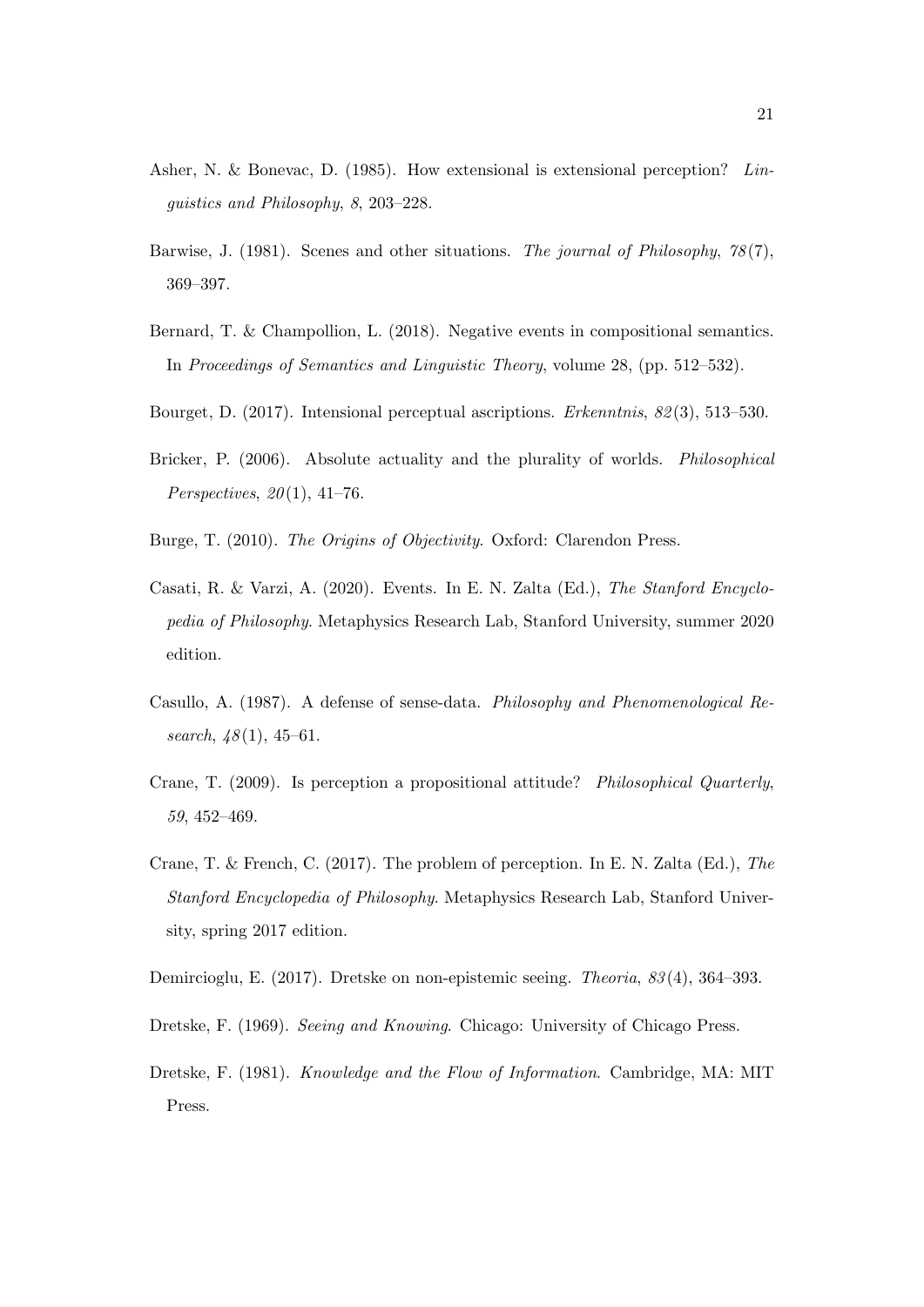- <span id="page-21-10"></span>Fagin, R. & Halpern, J. Y. (1988). Belief, awareness, and limited reasoning. Artificial Intelligence, 34, 39–76.
- <span id="page-21-7"></span>Garcia-Carpintero, M. (2001). Sense-data: The sensible approach. Grazer Philosophische Studien, 62, 17–63.
- <span id="page-21-2"></span>Gauker, C. (2012). Perception without propositions. *Philosophical Perspectives*, 26, 19–50.
- <span id="page-21-13"></span>Heller, M. (1990). The Ontology of Physical Objects: Four Dimensional Hunks of Matter. Cambridge: Cambridge University Press.
- <span id="page-21-3"></span>Higginbotham, J. (1983). The logic of perceptual reports: An extensional alternative to situation semantics. Journal of Philosophy, 80, 100–127.
- <span id="page-21-4"></span>Higginbotham, J. (1999). Perceptual reports revisited. In K. Murasugi & R. Stainton (Eds.), Philosophy and Linguistics, (pp. 11–33). Boulder, CO: Westview.
- <span id="page-21-1"></span>Hintikka, J. (1962). Knowledge and Belief. Ithaca, NY: Cornell University Press.
- <span id="page-21-0"></span>Hintikka, J. (1969). Models for Modalities. Dordrecht: Reidel.
- <span id="page-21-8"></span>Hintikka, J. (1975). Information, causality, and the logic of perception. In his The Intentions of Intentionality and other New Models of Modalities, (pp. 59–75). Dordrecht: Reidel.
- <span id="page-21-9"></span>Howell, R. (1972). Seeing as. Synthese, 23 (4), 400–422.
- <span id="page-21-5"></span>Iaquinto, S. & Spolaore, G. (2019). Outline of a Logic of Knowledge of Acquaintance. Analysis, 79, 52–61.
- <span id="page-21-6"></span>Jackson, F. (1977). Perception: A Representative Theory. Cambridge: Cambridge University Press.
- <span id="page-21-12"></span>Lewis, D. (1986). On the Plurality of Worlds. London: Blackwell.
- <span id="page-21-11"></span>Lombard, L. B. (1986). Events: a Metaphysical Study. London: Routledge.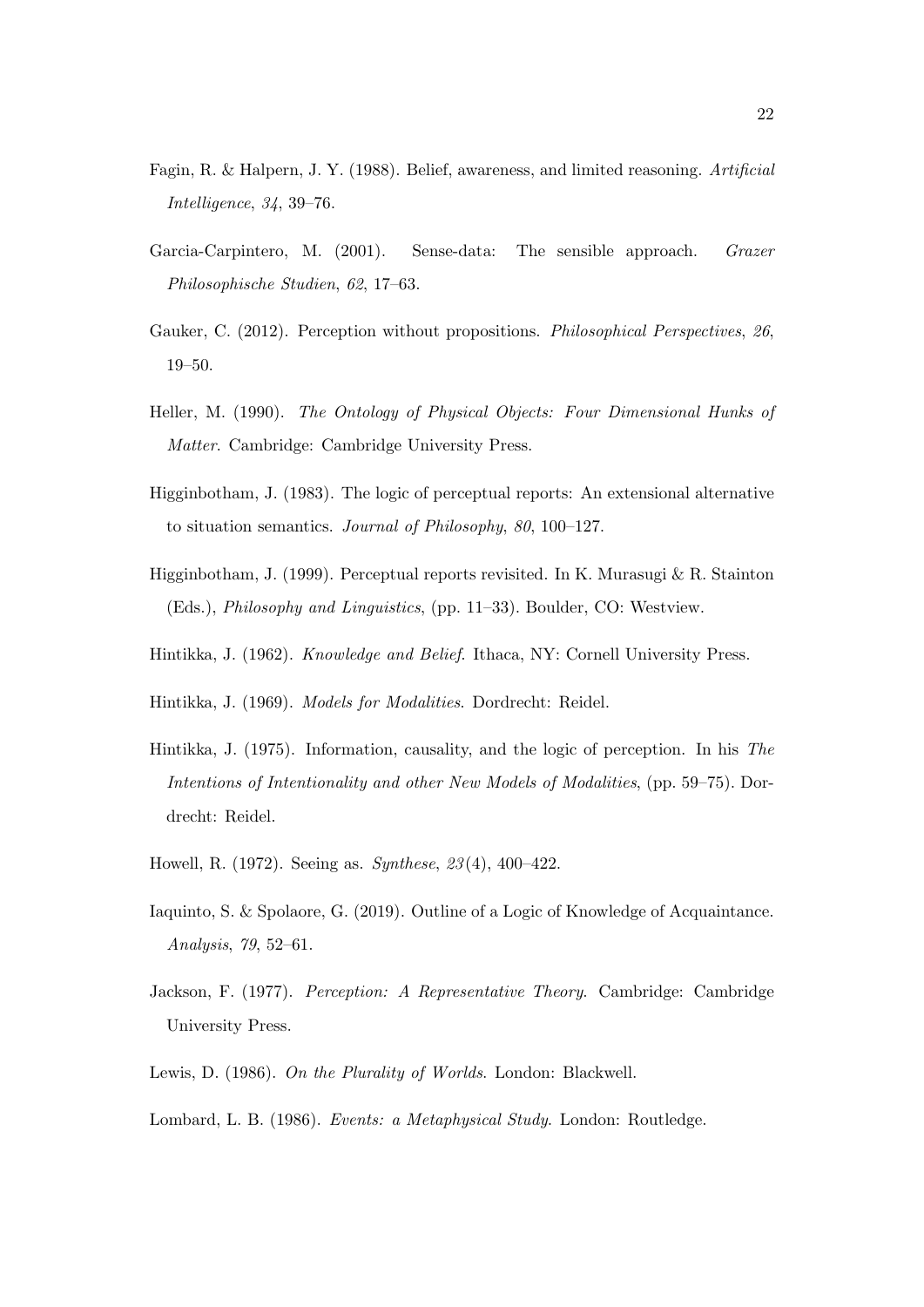- <span id="page-22-3"></span>Montague, R. (1970). English as a formal language. In Linguaggi nella societa e nella tecnica. Milan: Edizioni di Comunita.
- <span id="page-22-1"></span>Nanay, B. (2013). Between Perception and Action. Oxford: Oxford University Press.
- <span id="page-22-4"></span>Neale, S. (1988). Events and "logical form". Linguistics and Philosophy, 11 (3), 303–321.
- <span id="page-22-2"></span>Niiniluoto, I. (1982). Remarks on the logic of perception. In I. Niiniluoto & E. Saarinen (Eds.), Intensional Logic and Natural Language. Helsinki: Acta Philosophica Fennica.
- <span id="page-22-10"></span>Niiniluoto, I. (1985). Imagination and fiction. Journal of Semantics, 4 (3), 209–222.
- <span id="page-22-6"></span>O'Shaughnessy, B. (2003). Sense data. In S. Barry (Ed.), John Searle, (pp. 169–188). Cambridge: Cambridge University Press.
- <span id="page-22-11"></span>Parsons, T. (1991). Tropes and supervenience. *Philosophy and Phenomenological* Research, 51, 629–632.
- <span id="page-22-12"></span>Quine, W. V. O. (1950). Identity, ostension, and hypostasis. Journal of Philosophy, 47, 621–632.
- <span id="page-22-7"></span>Rey, G. (1993). Sensational sentences. In M. Davies & G. Humphreys (Eds.), Consciousness: Psychological and Philosophical Essays. Oxford: Blackwell.
- <span id="page-22-8"></span>Rey, G. (1997). Contemporary Philosophy of Mind: A Contentiously Classical Approach. Oxford: Blackwell.
- <span id="page-22-9"></span>Rey, G. (1998). A narrow representationalist account of qualitative experience. Philosophical Perspectives, 12, 435–458.
- <span id="page-22-5"></span>Robinson, H. (1994). Perception. London: Routledge.
- <span id="page-22-0"></span>Saarinen, E. (1983). On the logic of perception sentences. Synthese, 54, 115–128.
- <span id="page-22-13"></span>Sider, T. (2001). Four-Dimensionalism. Oxford: Oxford University Press.